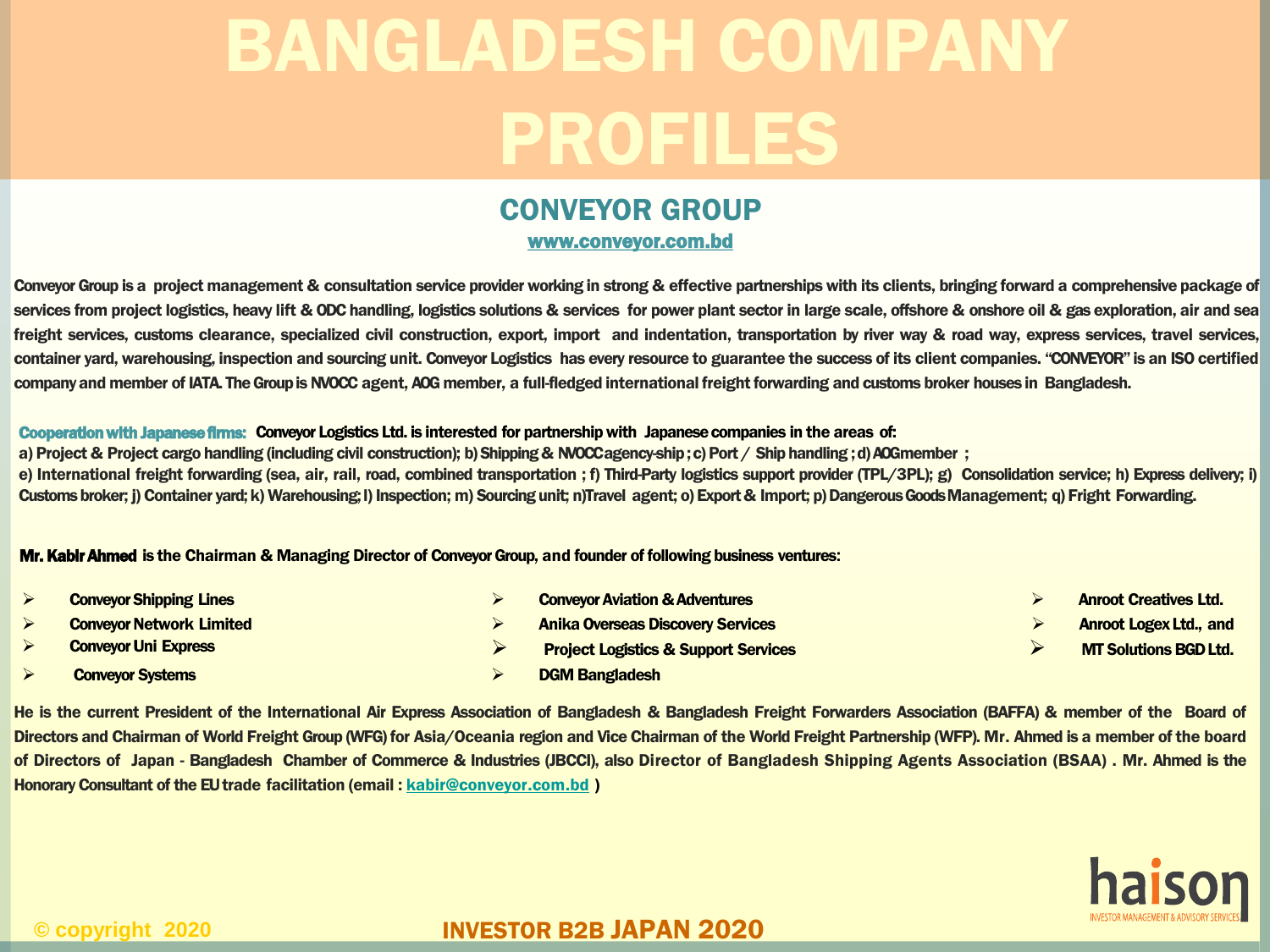# PACIFIC QUALITY CONTROL CENTER LTD

www.pqcbd.com

Pacific Quality Control Center Ltd (PQC) is a Quality Control Service providing company in the Ready Made Garments (RMG) sector (shirts, pants, jackets, t-shirts, sweaters, top and bottom denims and Jeans and all other kinds of Ready Made Garments) and also in the leather sector (regular shoes, leather shoes, leather bags) .

PQC is the pioneer of introducing Japanese Standard Quality Control Garments inspection and testing service in Bangladesh, serving quality control and testing services in RMG sector for Japanese customer for last 10 years. PQC having 1000 trained members for quality control and inspection service. PQC manages 2 training center for continuous skill development of the members. PQC also manages two warehouses for 3<sup>rd</sup> Party inspection, metal check and other necessary finishing jobs at the warehouse following strict parameter of Japanese Quality standard.

#### Business content:

PQC service conducting for 100% inspection, randomly inspection AQL, In-line inspection, Final inspection, Needle inspection, Fabric inspection & etc. Warehouse 100% Inspection, Random Inspection, Folding & Finishing, Needle Check, Garments assortment & Fabric inspection, Barcode Scanning.

Main Customers: UNIQLO, WALMART, BHS, GU, PUMA, GIORGIO ARMANI, FERRARI, AVERY DENNISON, TOMS, AEON, ASTY, CAITAC, TORAY, NAUTICA, TESCO UK, BENETTON, Japan Net Co. Itd, S.B Planning Co. Ltd, Koala Fashion & Design, Marubeni, Mitsui & Co., Blue Fox, Toyoshima,, ITOCHU, Sumitex, Nishimatsuya, Wan-G, People co. Itd, Tamachi, Musashi, Suncloud, Wave Ace BD Ltd, NT Planning, Toyota Tsusho, Toko Shoji, Takihyo, IBR Co. Ltd, Belluna Co.ltd, Mitsubishi Fashion, Moririn, Cross Plus, Cre'bar, Gotai, Chori, Arave Fashion, Kojima Lyric, Cho Packaging, HKD Int., Paxar BD, Manufacture Co., Concordia, Freddi, OTF Global and so on.

#### List of our Business Partners & Subsidiaries:

QTEC – Japan Textile Products Quality and technology Center, QTEC DHAKA LAB is PQC partner for Textile Testing & Quality service. Kuwahara Co., Ltd. – Kuwahara Japan is PQC partner for apparel repair business. Nippon Basic Co., Ltd. – Nippon Basic Japan is PQC partner. DBTECHNOLOGY [Master distributor of HITACHI Inkjet Printer Machine in Bangladesh], ESTD.2016 - Is PQC subsidiary company. DBTECHNOLOGY [Nationwide Internet Service Provider – ISP in Bangladesh], ESTD.2017 - Is PQC subsidiary company. Deshbidesh Enterprise (DBE) [A trading house, import & export company], ESTD.1991 - Is PQC subsidiary company. Skill Development and Trading Institute, ESTD.2014 - Is PQC subsidiary organization for skill development.

Cooperation with Japanese firms: PQC would like to meet potential Japanese importer/customer for readymade garments and also interested for working as inspection company for importers of readymade garments , home textiles products, jute goods, handicraft items etc.

Mr. Akhtaruzzaman is the Managing Director of Pacific Quality Control Ltd (PQC). He is the CEO of Desh Bidesh Enterprise , DB Technologies (Equipment's and machineries) & DB Technologies - VoltLine (ISP Nationwide). Presently he is the Adviser of Japan-Bangladesh Chamber of Commerce & Industry (JBCCI) & Former President. He is the Chairmen of Gazipur District Council. He was a Parliament Member (1996-2001) and present Central Working Committee member of ruling party "Bangladesh Awami League". He was the Vice President (VP) and General Secretary (GS) of the Dhaka University Central Student Union (DUCSU). (Email: [akhtar@deshbideshbd.com](mailto:akhtar@deshbideshbd.com))

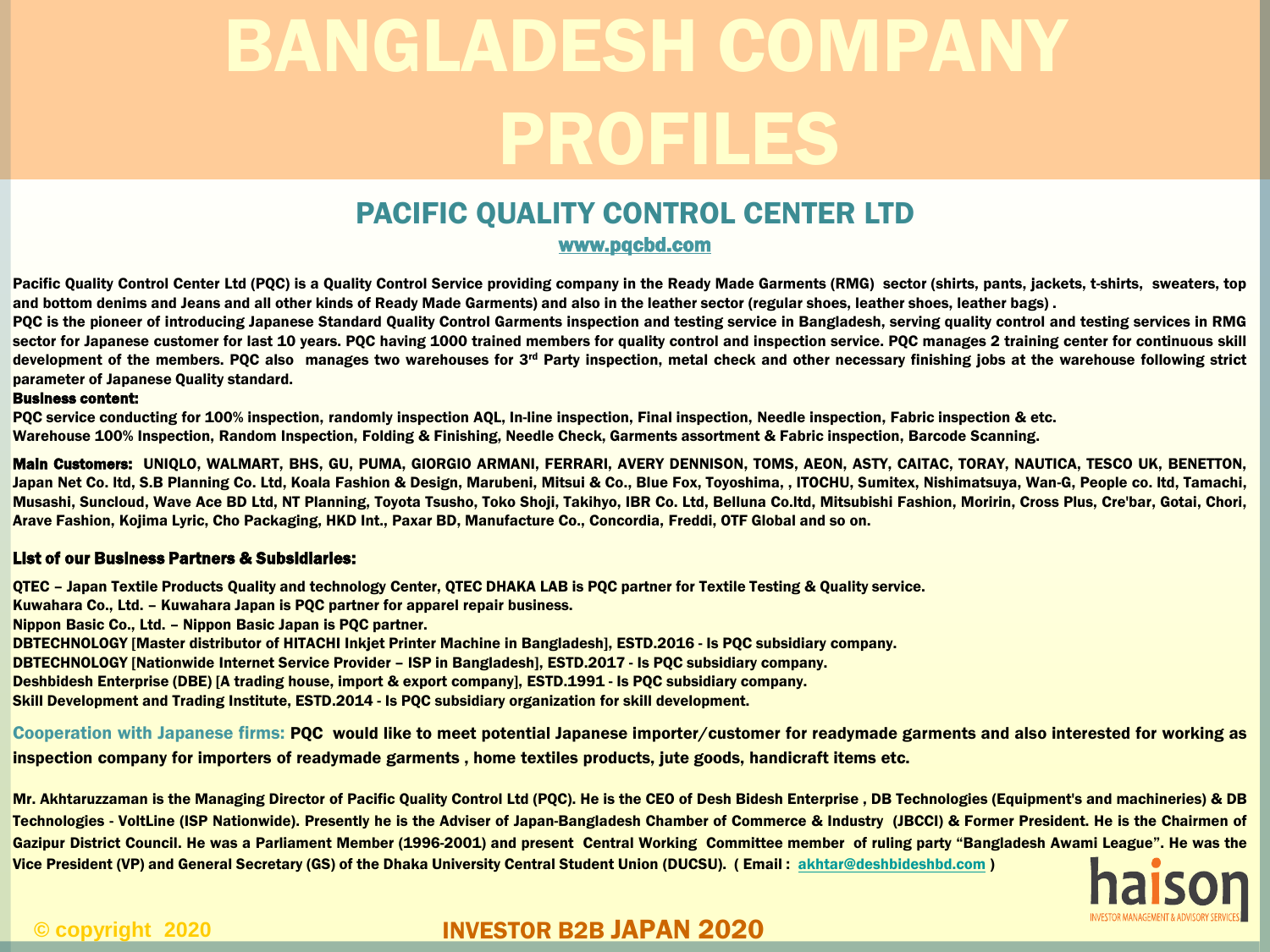## DYSIN-CHEM LIMITED www.dysin.com

DYSIN-CHEM LIMITED, the flagship company of DYSIN Group, was established in 1984. Now DYSIN is the largest Dyestuff & Chemicals Distributor, Manufacturer and Technical Service provider for the Bangladesh Textile Industry. DYSIN is especially famous for introducing products and techniques for garments printing with Japanese chemicals since 1986. Having big market share in Bangladesh Textile Industry for products from Japanese Companies like Shin-Nakamura Chemicals, DIC Corporation, Fujifilm, Toyo Ink, Murakami Screen, Meisei Chemical, Dainichiseika Color & Chemicals, Shinloihi etc. Besides countrywide warehouses and distribution network, DYSIN is also investing to grow its manufacturing capabilities of Textile Auxiliaries, with 5 plants in operation and Products certified for European Regulations. DYSIN is in strong position for further growth.

Group Concerns: 1) Dysin-Chem Limited.,

2) Dysin International Ltd, NAM Trading & Manufacturing Co. Ltd. – Having three plants for manufacturing of Textile Auxiliaries, including a 100% Export-oriented unit.

3) Dysin-Chem Industries (Pvt.) Limited. Having two plants for manufacturing of Textile Auxiliaries.

#### Cooperation from Japanese firm :

- a. Manufacturing of Chemicals including Binder & Specialty Resins, Reactive Dyestuff, Digital Printing Inks for Textile, Basic Chemicals
- b. Composite Textile Mill including Dyeing, Printing and Garments making
- c. Hotel & real estate
- d. Franchise of Global Apparel and Cosmetics brands

Mr. Md. Amanur Rahman is the Managing Director of Dysin International Ltd. and Director of all other concerns of Dysin Group. Upon completing his graduation from the Bangladesh University of Engineering and Technology (BUET) in the year 2001, Mr. Rahman started his career in DYSIN Group. He also obtained his MBA degree from the prestigious Institute of Business Administration (IBA) of the University of Dhaka. Mr. Rahman is the Convener of the Bangladesh Chemical & Dyestuff Manufacturers & Exporters' Association (Email : [marahman@dysin.com\)](mailto:marahman@dysin.com)

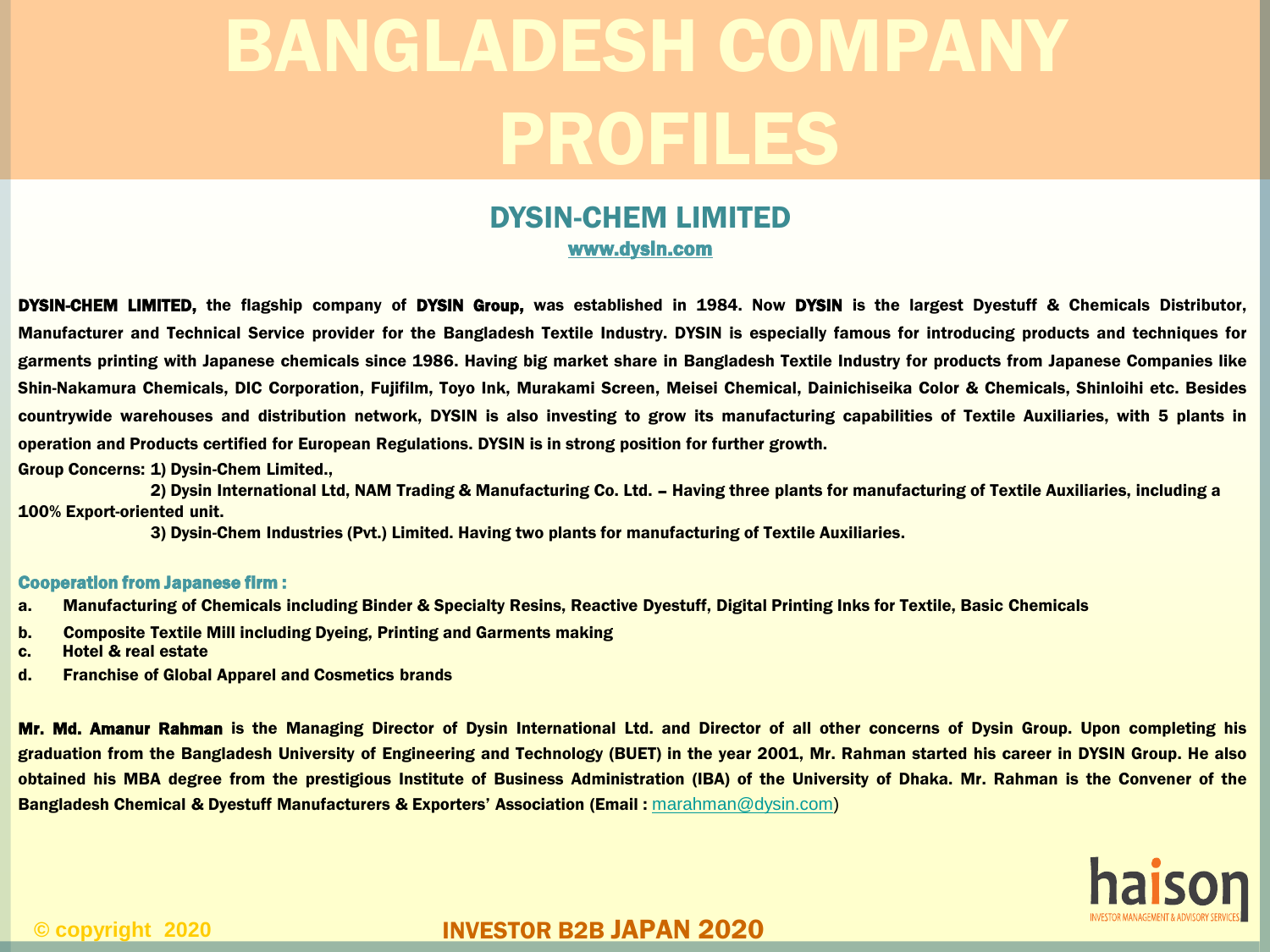# ISLAM AFTAB KAMRUL & CO. (IAK)

[www.audit.com.bd](http://www.audit.com.bd/)

Islam Aftab Kamrul & Co. (Chartered Accountants) established in 1993 under the Institute of Chartered Accounts of Bangladesh (ICAB).

The company's area of specialization includes Assurance and Advisory , Foreign Direct Investment, Business & System Analysis, Business Valuations, Corporate Restructuring, Due Diligence, Estimation of Bad debt, and Re- capitalization, Financial Assessment and Appraisal, Financial Audit, Internal Auditing & Accounting Service, Performance and Compliance Audit, Project Evaluation and Appraisal and Tax, VAT & Customs Planning.

The company owns a Commercial Building at Savar, Dhaka (Adjacent to Savar Military Diary Farm). It is a 10-storied building with 70,000 sft. area (7000 each floor) on 12 Katha Land (land area 8,640 sft.). Another Land area of 12 Katha or 8640 sft. is now vacant adjacent to this building under same compound. This vacant land is kept for future expansion of the commercial project. This vacant land may be used by the Lessee on negotiation.

Cooperation from Japanese firm: IAK is interested to work with Japanese companies in the field of Business & System Analysis, Business Valuations, Corporate Restructing, Due Diligence, Estimation of Bad Debt, and Re-capitalization, Financial Assessment and Appraisal, Financial Audit, Internal Auditing & Accounting Service, Performance and compliance Audit, Project Evaluation and Appraisal and Tax, VAT & Customs Planning and also seeks JV Investors of their commercial building & space.

The clients of IAK's are; Ajinomoto Co. Ltd., Anowara Shimokawa Co. Ltd., Bangladesh AOTS Alumni Society (BAAS), Bangladesh Japan Training Institute (BJTI), Chori & Co, Colgis BD Ltd., Grameen UNIQLO Ltd., Hamakyorex Co. Ltd. , Japan External Trade Organization (JETRO), K-2 Logistics Bangladesh Ltd. N.I. Teijin Shoji Ltd/Teijin Frontier Co. Ltd., Nagase Singapore (Pte) Ltd, Tokyo Gas Engineering Solutions Corporation, Mitsui & Co. (Asia Pacific) Pte. Ltd., Obayashi Corporation, Japan Fast Trade Ltd. Toray International Co., Ltd and more multinational company's.

Mr. A.K.M Kamrul Islam, FCA, FCS is the Senior Partner of IAK. Mr. Islam graduated with Honors and Masters in Accounting under the University of Dhaka also fellow member of Institute of Chartered Accountants of Bangladesh (ICAB), Institute of Chartered Secretaries of Bangladesh (ICSB) and Associate member of Information System Audit and Control Association (ISACA), USA & Associate Member of the International Institute of Internal Auditors, Florida, USA. He is the Nominated Director and Acting Chairman of Sonali Bank Limited. Mr. Islam is also a former Director, Japan-Bangladesh Chamber of Commerce & Industry (JBCCI) and Senior Vice President & Director, Dhaka Chamber of Commerce & Industry (DCCI) (Email : [ikamrul19@gmail.com](mailto:ikamrul19@gmail.com) )

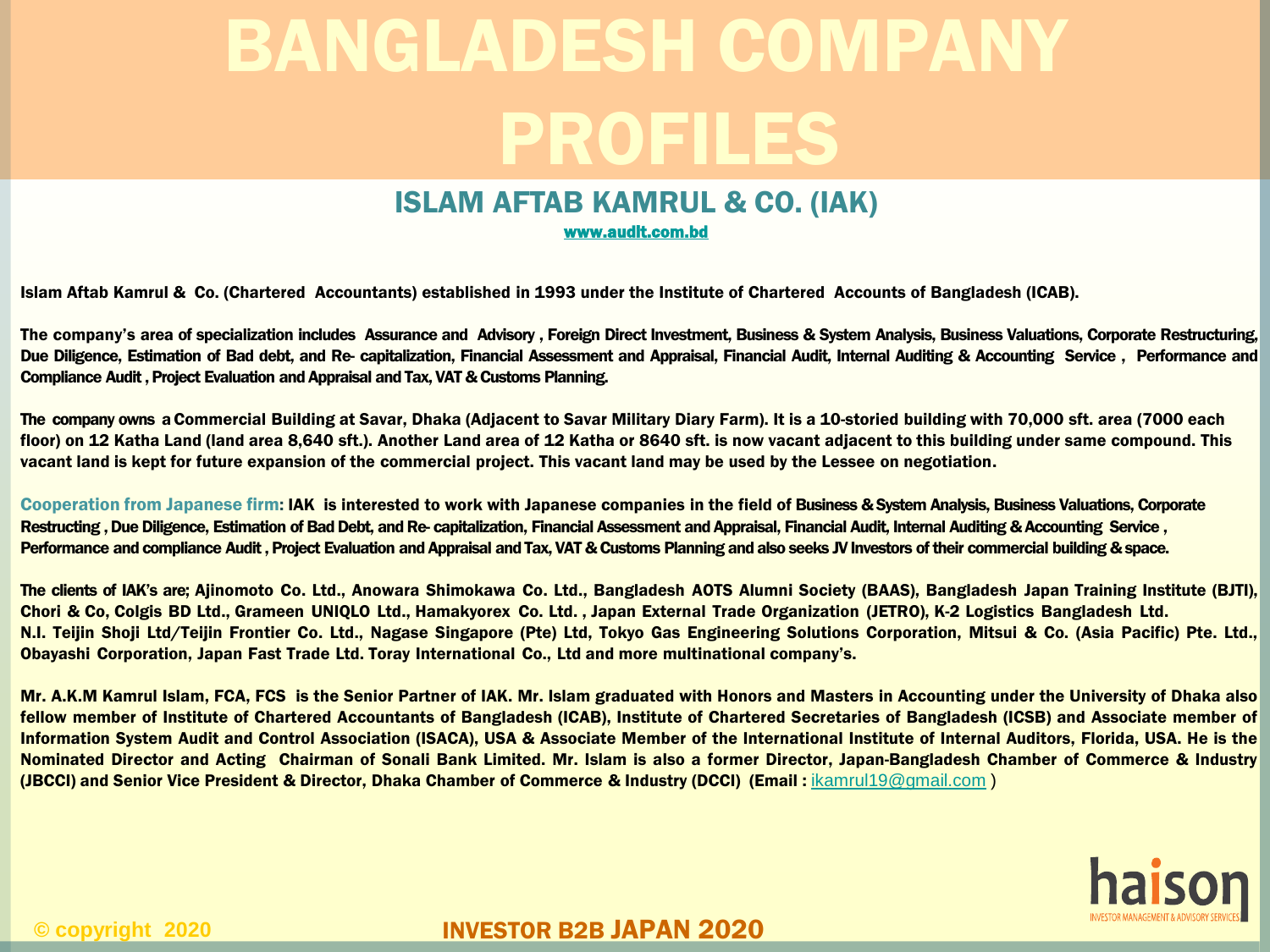# N. MOHAMMAD GROUP

[www.nmohammadgroup.com](http://www.nmohammadgroup.com/)

Over 50 years, N. Mohammad group has been promise- bound to the self-reliance for company, community & country its quality products and services entrusting the first priority to the necessity and capability of the people of Bangladesh. 1500 of plastic household, wooden furniture, wood plastic composite doors, boards, PVC door, board, Pipe, PVC fitting, thread fitting, Corrugated pipe, Magic Pipe, Coil pipe, HDPE pipe HDPE fittings. N. Mohammad Engineering workshop also ensure its technical support chiefly repairing and servicing all sorts of marine engines and machinery parts are being manufactured. N. Mohammad Group has an MOU with LEC Inc. (Life Enjoyment & Convenience), Japan for exporting plastic product .

Cooperation from Japanese firm : N. Mohammad group is interested in the field of mold making of injection molding machine for household product, Toys, mold for shoes, and mold for automobile parts and accessories and also they are searching prospective market for their product and wants to develop their product line.

Mr. Nazrul Hoque is the Group Chairman. He is an innovative, performance driven executive with significance experience in the field of polymer industriy and project management, product development and technical project leadership with over 15 years of experience. He is the member of Japan - Bangladesh Chamber of Commerce and Industry (JBCCI) and also life member of Chittagong Ma & Sisu Hospital & Member, Chittagong Chamber of Commerce & Industries (CCCI) **(Email : [naz@nmohammadgroup.com](mailto:naz@nmohammadgroup.com) )**

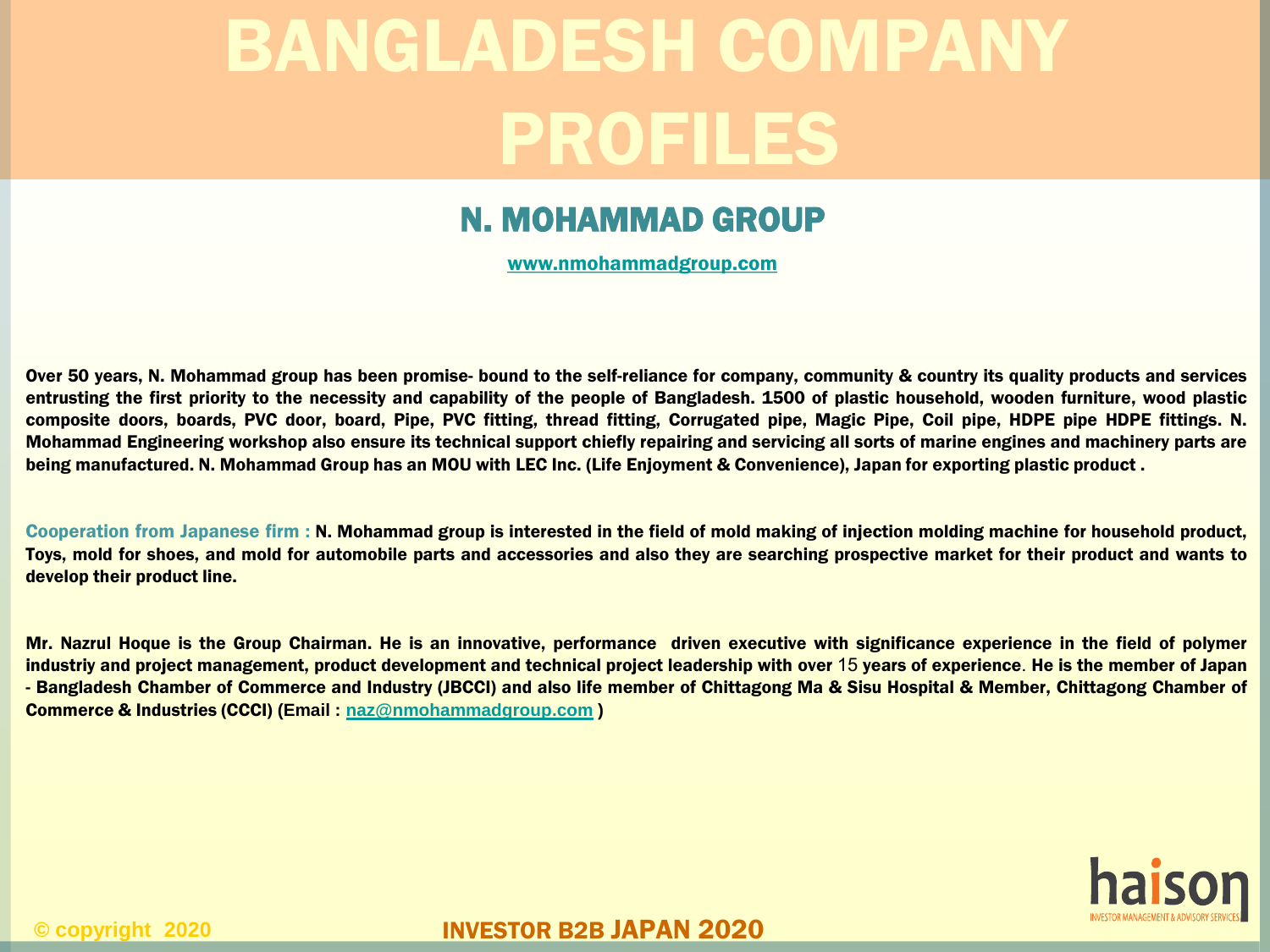### JAMS DEVELOPMENTS LTD www.jamsgroup.org

JAMS DEVELOPMENTS LTD (JDL) is a Bangladeshi real estate developer company established in 2008. Within a short span time, JDL has developed a number of projects in Dhaka; ranging from residential, commercial to land development and hence earned a high respect & trust in Bangladesh market. JAMS DEVELOPMENTS LTD's vision is to bring in world class real estate concept and ideas through maintaining the highest level of Professionalism, Ethics, Quality and Customer Service.

JDL's commitment is to develop a portfolio of innovative residential and commercial spaces and Commitment, Trust and Customer satisfaction are the ultimate basis to achieve success of Jams Developments Ltd by creating *'Your Prestigious Living'*, in Bangladesh.

Cooperation from Japanese firm : JDL seeks joint venture cooperation from Japanese investor in real estate sector.

Mr. Shahadat Hossain is the Chairman of Jams Developments Ltd.. He is the Chairman & Managing Director of Jams Construction ltd. He is also the Managing Director of Jams Group, Jams Trading Ltd and Jams Power Ltd. He is also Director of REHAB ( Real State & Housing Association of Bangladesh). He is the Director of Vai Vai Hospital since 2011 (Email : [remaxbd@yahoo.com](mailto:remaxbd@yahoo.com))

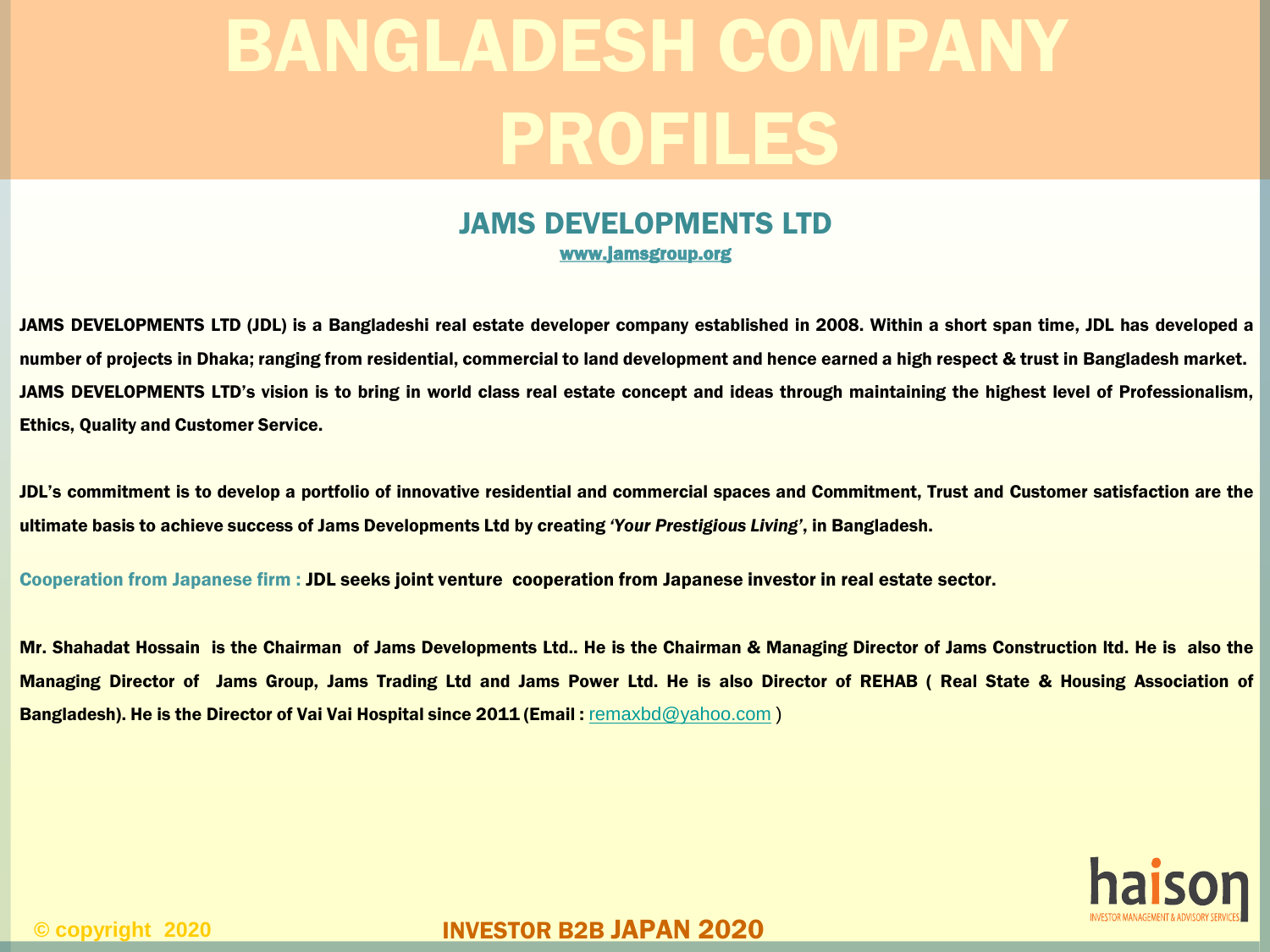## AGNI SYSTEMS LIMITED www.agni.com

Agni Systems Limited providing internet access since 1995. Agni Systems Ltd. is a pioneer in nationwide ISP in Bangladesh. Initially only dial-up service was offered and later Fiber to the Premises (FTTP) and Wireless Broadband was added. The company was converted to a public listed firm in 2003 and now trades on Dhaka and Chittagong stock exchanges under the symbol AGNISYSL. The company's main office is located in Dhaka. It has access to well over twenty pops in the city and operates a branch office in Chittagong.

Cooperation from Japanese firm : The company is looking for cooperation from Japanese companies in the IT sector specially Internet service provider (ISP) market.

Mr. Mohammad Abdus Salam is the Managing Director of Agni Systems Limited. Mr. Salam worked extensively as an IT consultants. He is also the Chairman of Songbird Telecom Limited, International Gateway Operator and Vice Chairman of IGW Operators Forum. Mr. Salam was the former President of ISP Association of Bangladesh.

Mr. Zia Shamsi is the Director of Agni Systems Ltd. He completed Bachelor's degree from Dhaka University & also completed Associate Engineering degree from Richland College, Texas, USA. Along with the Managing Director he is directly involved in the day-to-day operations of Agni Systems Limited. He has extensive business experience in the industry. He also trained as an e-commerce professional. Mr. Shamsi is the contact person of the company (Email: [zia@agni.com\)](mailto:zia@agni.com)

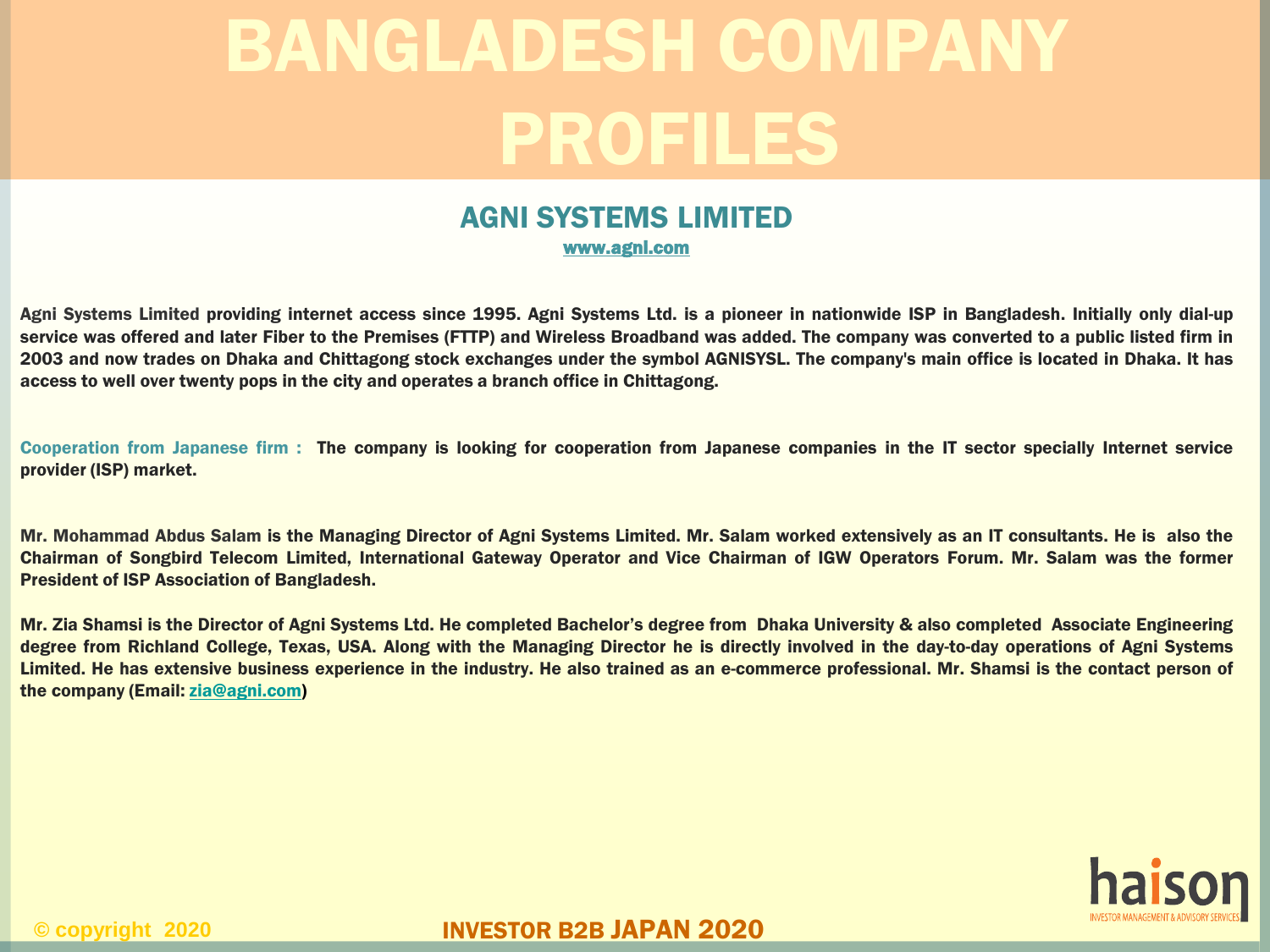### SHAMSHER REZIA FASHIONS LTD

www.shamshergroup.org

Shamsher Rezia Fashions Ltd. is a garments manufacturer & exporters in Bangladesh. Shamsher Rezia Fashions Ltd. is the sister concern of Shamsher Group. With continuous focus on quality improvement and value addition, adoption of updated export processing technology, commitment towards maintaining safe and healthy workplace for the workers and strict adherence to customers compliance requirements, this garments has become one of the most preferred suppliers of the leading global fashion retailers having the factory set-up in the main city of Dhaka.

- $\triangleright$  Annual production : 4.5 million pieces.
- $\triangleright$  Monthly production capacity : 3,50,000 pieces average
- $\triangleright$  Employees : 1762
- Male Female Ratio : 30:70

 $\triangleright$  Factory Space : 67,000 sq. feet

- $\triangleright$  Sewing machines : 450
- $\triangleright$  Production Lines : 12

Item Manufactured : *Ladies blouses, Gents Shirts, T-shirts, Gown and Knit item.*

In addition they have 3 acres Industrial land in Mirsarai Economic Zone (MEZ). MEZ newly developed zone at Chittagong near new proposed port terminal.

Cooperation from Japanese firm : Shamsher Rezia Fashions Ltd is interested for potential buyers from Japan and JV partners for their land on MEZ.

Mr. Benjir Ahmed is the Managing Director of Shamsher Rezia Fashions Ltd. He is also member of Bangladesh Garment Manufacturing and Exporters Association (BGMEA) & Bangladesh Chamber of Commerce Industries (BCCI) ( Email : [ahmedbenjir@gmail.com](mailto:ahmedbenjir@gmail.com) )

Mr. S. M. Matin is the Chief Operating Officer of Shamsher Rezia Fashions Ltd . (Email : [matin@shamshergroup.org](mailto:matin@shamshergroup.org) , [smatin2007@gmail.com](mailto:smatin2007@gmail.com) )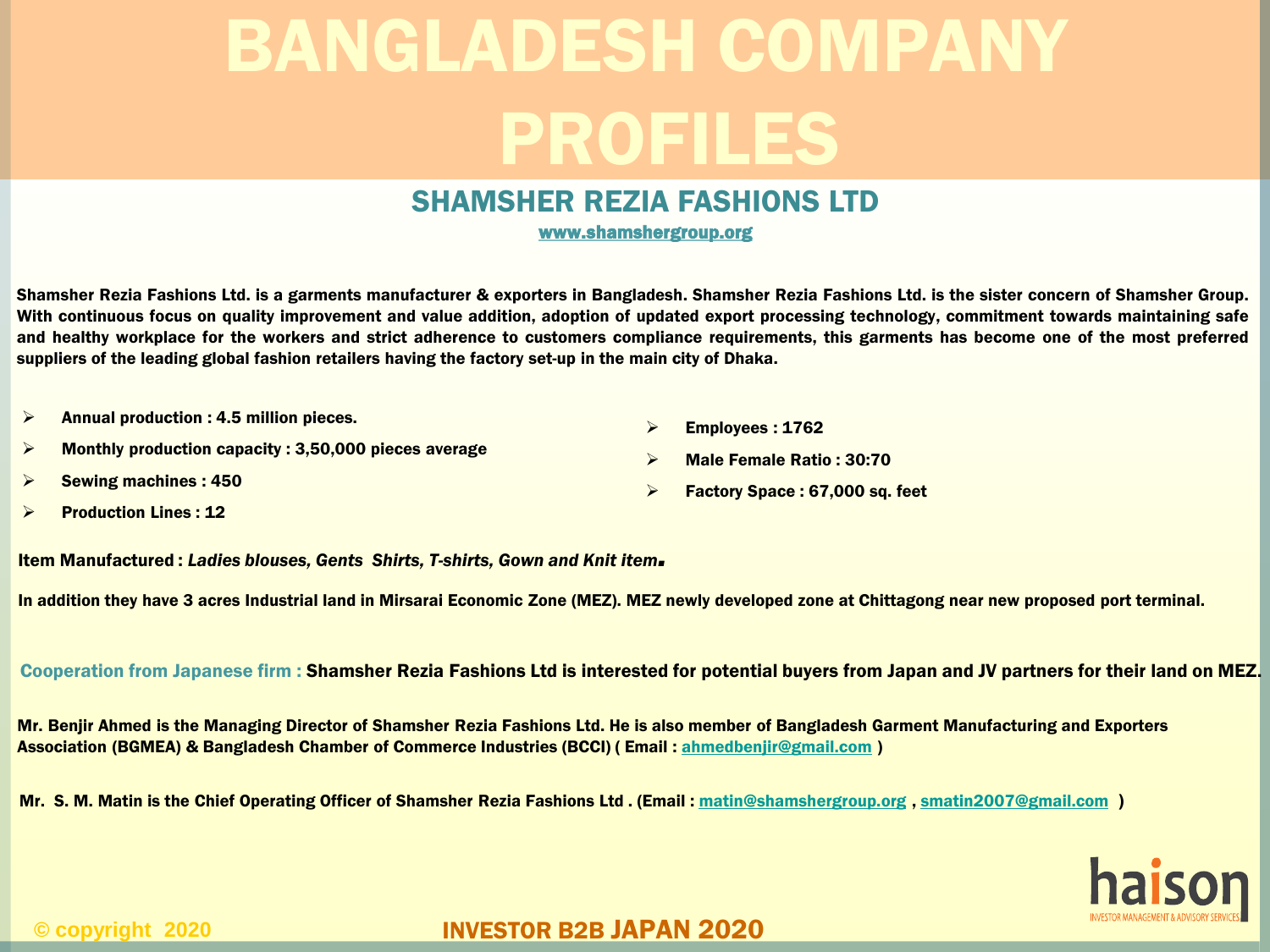# PURBA AGRO & DAIRY PRODUCTS LTD PURBA APPARELS LTD

Purba Agro & Dalry Products Ltd is interested to start business on dairy, beef fattening & goat farming, raising cattle. Want to produce dairy & milk products and meat processing for local consumption as well as exports to middle-east countries. Having 6 acres of land located in Narayangonj adjacent to Dhaka City with available work force at low wages.

Purba Apparels Ltd is also interested to business on manufacture and export of ready-made high-end garments (such as jackets, sportswear, lingerie or as decided by the Japanese investor) for exclusive brands/buyers as they have

- $\blacksquare$  Land 37 decimal
- Ground Floor to 6<sup>th</sup> Floor 77,500 SFT
- **Each floor is open and shall customized as per needs**
- **Loading & Unloading Area 1600 SFT**
- **Front Side Parking Area 1980 SFT**
- **Utility Building Area 1300 SFT**
- **Underground Water Tank 75,000 gallon reserved for fire fighting**
- **The building is brand new, has not been used and is ready for occupation**

Cooperation from Japanese firm : Purba Agro & Dairy Products Ltd is interested JV with Japanese investors & seek technical cooperation for setting up of the project, selection of machinery, and planning. , quality control and marketing from the Japanese company.

Purba Apparels Ltd seeks technical cooperation for setting up of factory, selection of machinery, planning of floors as well as production, quality control and marketing.

Mr. Abu Zafar Chowdhury is the Bangladesh entrepreneur. He is the retired Group Captain in the Bangladesh Air Force in his mid sixties. He has interest in other business sectors as well. He is the Chairman of a Cooperative Bank which has about 140 branches all over Bangladesh. These branches can be used for marketing of the products of the Purba Agro & Dairy Products Ltd.

Major General AKM Abdullahil Baquee (Retd) is the Adviser of the Purba Agro & Dairy Products Ltd and contact person of the company (Email: [abdullahbaquee@gmail.com](mailto:abdullahbaquee@gmail.com))

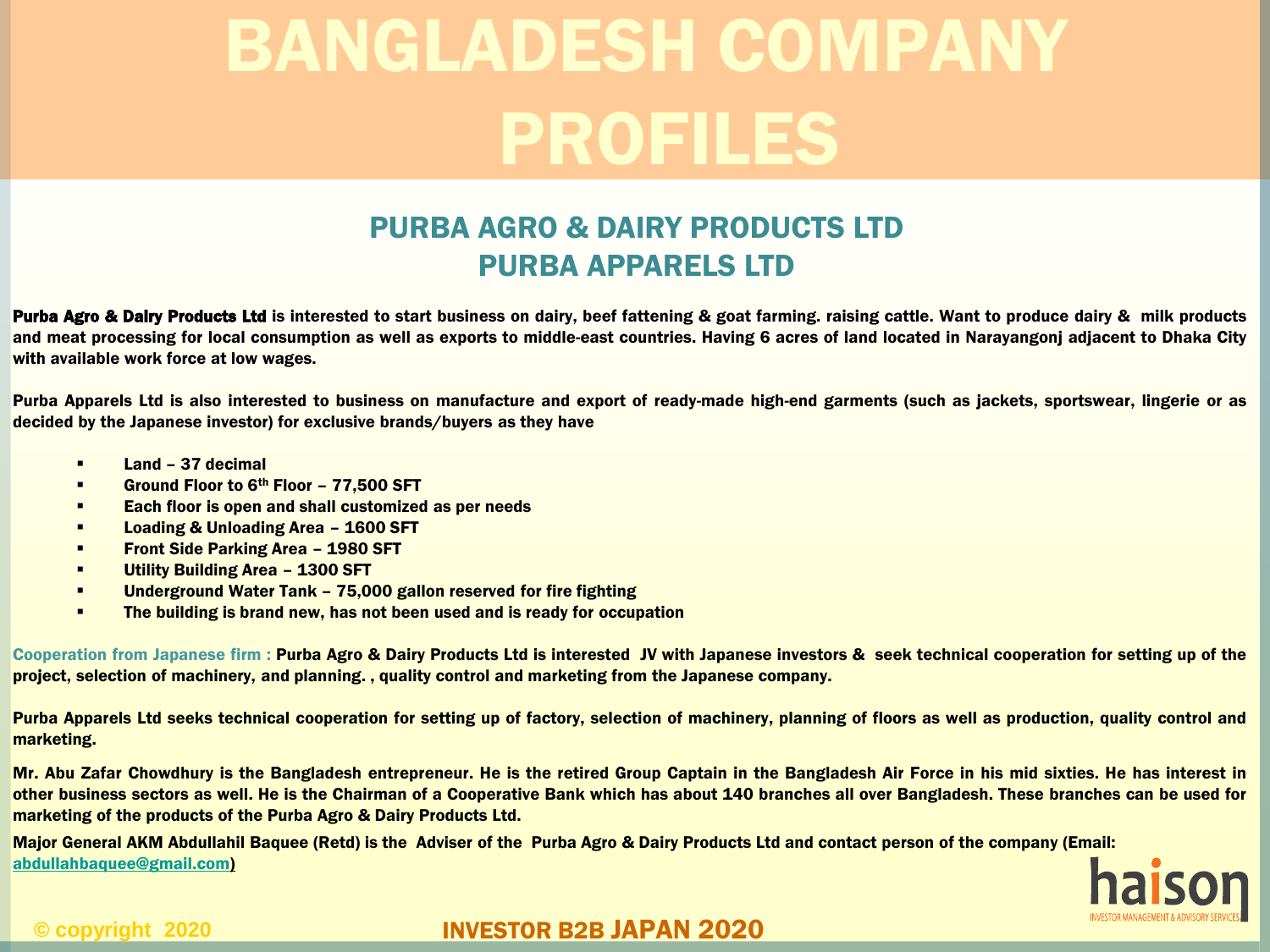## ARK CONSULTING & ENGINEERING LTD

#### [www.arkcne.com](http://www.arkcne.com/)

Ark Consulting & Engineering Ltd. is a multi-discipline consultant and engineering company that provides services from preliminary planning to construction for a variety of projects with vast experiences providing all kinds of engineering solutions. The company provides wide-ranges of integrated engineering services. It is committed to help clients with new technologies and provides the best solutions and services. Ark Consultant & Engineering Ltd. delivers a wide range of products and services including

Civil Engineering Design- Drawing, Consultancy and Construction : Providing multiple methodologies ranging from traditional design-bid-build, design assist, design-build, drawing assist, drawingbuild, Consultancy and implementation integrated project delivery to construction-manager-at-risk (CMAR).

Electrical Engineering Design- Drawing, Consultancy and Implementation : Providing multiple methodologies ranging from traditional design-bid-build, design assist, design-build, integrated project delivery to construction-manager-at-risk (CMAR).

Mechanical Engineering Design: Providing support during manufacture and long after a project is completed. Our service is available at all stages of a project from concept to manufacture. We impart extra resources, fresh ideas, and completely eliminate continuity problems to keep the project on track and profitable throughout.

Energy, Oll & Gas: Providing Consultancy, Engineering and Contracting Company engaged in the field of Gas Engineering and Mechanical Utility services for almost two decades.

Engineering, Procurement & Construction (EPC): Experienced consultation and "smart design" approach to engineering building systems. We work with our clients' project budget to determine the best way to meet their current needs while anticipating long-term operating costs and needs for the future.

Fire Detection & Protection Design : Our comprehensive Fire Detection & Protection Design capabilities provide high-quality; energy-efficient, sustainable engineering solutions that include HVAC (Heating, ventilation and air conditioning) Design and Laboratory Exhaust Systems, Data Center Cooling Systems, Central Utility Plant Design and Fire Protection Systems Design & Energy Modeling. Security & Survelliance : Experienced and exceptionally skilled in the design, integration and implementation of voice, data, audio and other low-voltage control systems and their related security and surveillance components. Our vast array of technology includes: Structured Cabling, Video Surveillance (CCTV), Video analytics, Data, Fire Alarm, Intrusion Detection, Wireless, Voice and Electronic Telecommunications and Audio/Video forensic analysis. Our services include Project Management, Deployment and Maintenance, Design and Engineering, Procurement, Staging and Configuration, Depot and Repair and Fire/Alarm Monitoring.

Trading, Import & Export Business : Experienced in Trading, Import, Export, General Supply to all Public & Private organizations, UN and other foreign owned companies in the field of all electrical, mechanical, civil construction material. Life safety items including safety dresses, safety devices, surveillance equipment . All type of stationary, papers, computer & accessories etc.

Cooperation from Japanese Firm : Ark Consulting & Engineering is interested for partnership with the Japanese investors in the field of Civil Engineering Design- Drawing, Consultancy and Construction , Electrical Engineering Design- Drawing, Consultancy and Implementation , Mechanical Engineering Design , Energy, Oil & Gas , Engineering, Procurement & Construction (EPC), Fire Detection & Protection Design, Security & Surveillance and Trading, Import & Export Business.

Ark Consulting & Engineering is an authorized distributor of HANWHA TECHWIN, AXIS COMMUNICATIONS, CELLEBRITE, HONEYWELL, IRITECH INC, FAB-TECH WORKS & CONSTRUCTIONS PVT LTD, ANKUG Engineering Co., Ltd, HUANRI GROUP

Mr. Khandaker Atiqur Rahman is the Managing Director of Ark Consultant & Engineering Ltd. He is the licensee of ABC License from Electricity Licensing Board of Bangladesh Government & LPG Cylinder Licensee from the Chief Inspector of Explosive. He is also a member of Dhaka Chamber of Commerce & Industry (DCCI). (Email: [karahman@arkcne.com](mailto:karahman@arkcne.com) )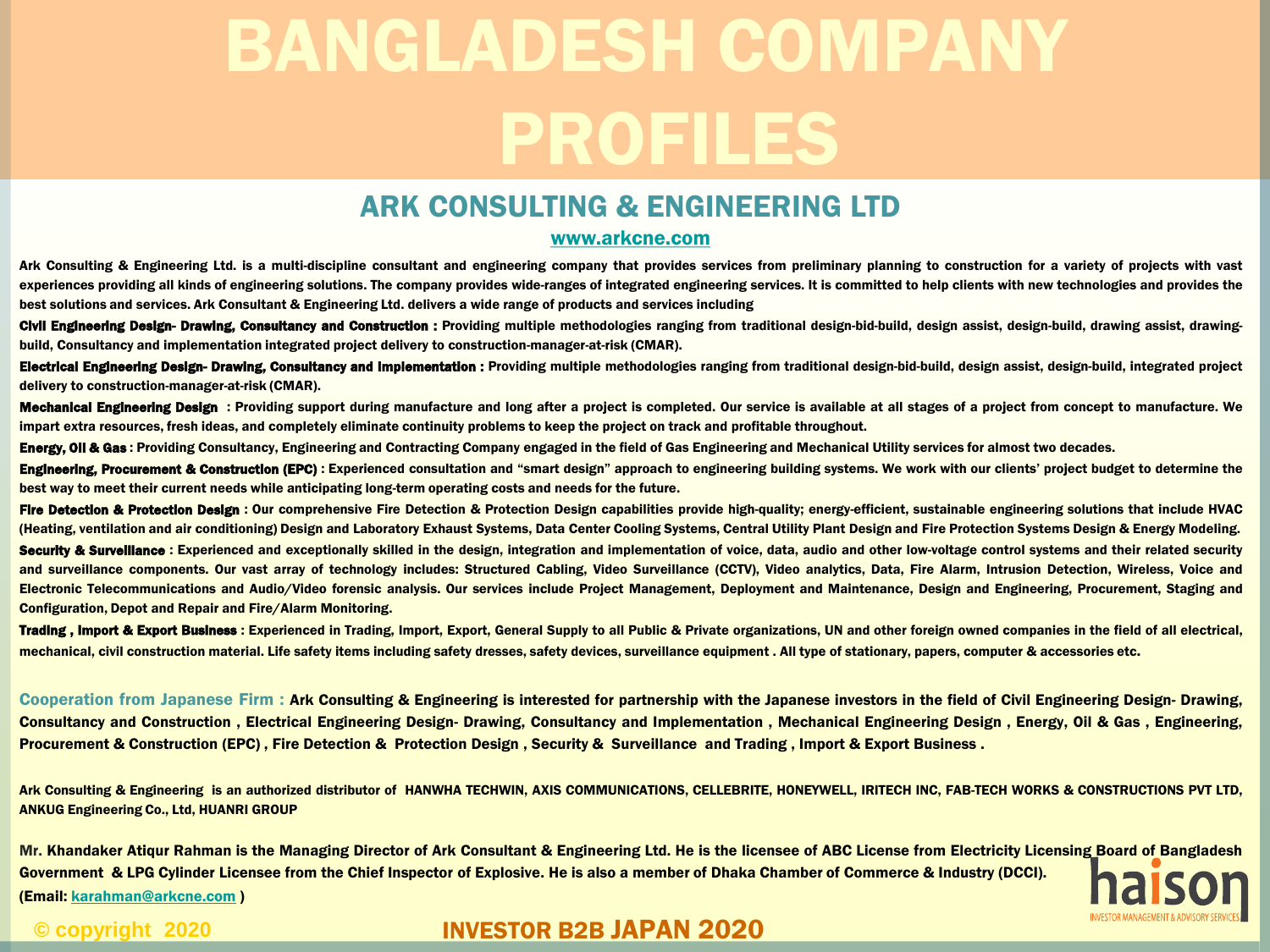## UHM LIMITED

[www.urmigroup.com.bd](http://www.urmigroup.com.bd/)

Urmi Group with the annual turn over of \$172 million in 2019 started its journey in late 1950s with Fatullah Brick Field & Stone Ville Engineering Ltd. Over time, the business triumphantly expanded to shipping, deep sea fishing, ready-made garments, textile, packaging & agro business. Urmi Group works with the top international brands of the world like PUMA, Marks & Spencer, TORAY, MUJI, GU, DECATHLON, EXPRESS & export to 42 countries. It first brought seamless garment production facility in Bangladesh in 2016. UHM Limited, a Certified green apparel manufacturing plant by U.S. Green Building Council is a collaborative project of Urmi Group & Toray International Incorporation, Japan in Adamjee Export Processing Zone (AEPZ).

#### Cooperation from Japanese Firm :

- 1. Agro processing unit in having existing facility in Shirajganj with Gas Power & near about 2,65,933.8 sft space could be final consumer product or intermediate product like starch.
- 2. Industrial Park for Bicycle & Snicker industry in Bangabandhu Sheikh Mujib Shilpa Nagar, Mirsarai, having 50 acres of land.
- 3. Becoming Supplier Factory of Renowned Japanese Apparel Brands

Mr. Asif Ashraf is the Managing Director of Urmi Group. After completing MBA degree, he joined Urmi Group in 1990. He took over the full responsibility of the group since 2000. During his tenure, the group's turnover increased by 25 folds from only garments stitching unit to full composite knit factory with own textile, printing, embroidery and packaging material facilities. He is also the member of Japan Bangladesh Chamber of Commerce and Industries (JBCCI) (Email: [asif@urmigroup.net](mailto:asif@urmigroup.net) )

#### He is the Managing Director & Director of following business ventures:

a) Fakhruddin Textile Mills Ltd. b) UHM Limited c) AgroSAL Limited d) Attires Manufacturing Co. Limited, e) Dots & Marks f) Poly Corr Packaging g) Urmi Garments Limited h) Urmi Shipping Company Limited i) Urmi Navigation Limited

#### The company received the following awards under his leadership:

a) In 2014, 2015 & 2016 have been awarded CIP (Export), b) HSBC export excellence award 2011 & 2018, c) Social & Environmental Excellence award 2014, d) Gold winner: Environmental performance beyond compliance, e) Gold winner: Environmental performance special initiative, f) Gold winner: Inclusive skill development star factory, g) CPI2 top factory award- 2014/15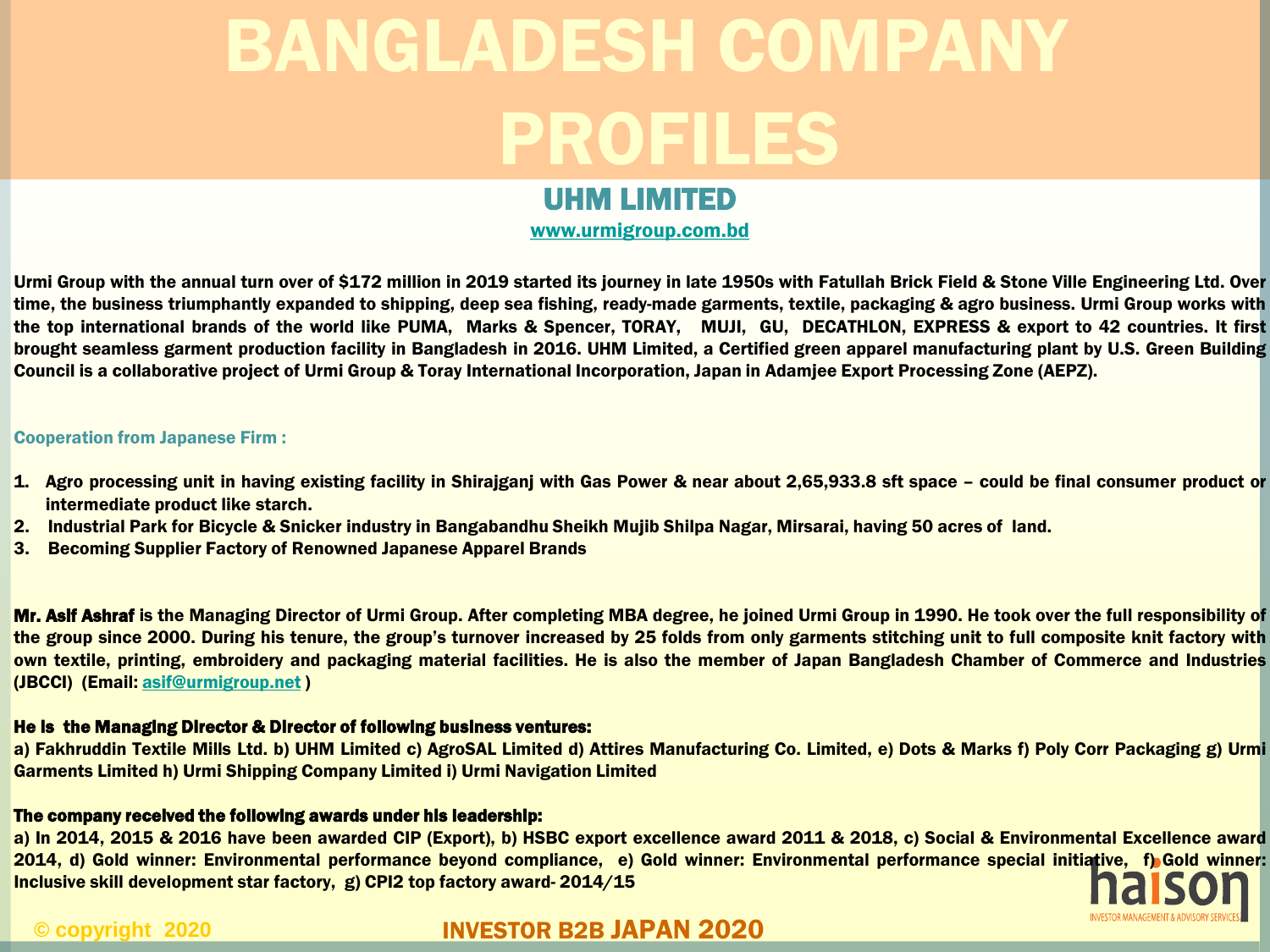### SHANTA GARMENTS LTD

[www.shantagarments.com](http://www.shantagarments.com/) [www.stridesco.com](http://www.stridesco.com/)

Shanta Garments Ltd represents Shanta Group of Industries with high expertise and sustained goodwill in export-oriented ready-made garment manufacturing. Since its inception in 1987, Shanta has symbolized quality in woven products (bottoms, shirts, dresses, jackets). Customers have included upscale brands across North America and Europe, such as Tommy Hilfiger, Ralph Lauren, Guess, IKKS, Bass Pro Shops and Lois. Product range includes woven women's wear, men's wear and children wear, Like Cargo pants, Cargo shorts, Chinos, Jeans, Performance shirts,

Performance shorts and trousers, Shirts, Jumpsuits, Dresses, Jackets etc.

At Glance of production data:

| Number of lines            | 15                |
|----------------------------|-------------------|
| <b>Production Capacity</b> | 400,000 pcs/month |
| <b>Total Factory Space</b> | 92,000 sqft       |
| <b>Total Machine</b>       | 1200              |
| Sample                     | 1 week            |
| <b>Product Lead Time</b>   | $90 - 120$ days   |
| <b>AQL</b>                 | Minimum 0         |
| <b>MOQ</b>                 | 1000              |

Cooperation with Japanese Firms: Shanta Garments seeking potential buyer or JV on their Ready-made Garments, e-commerce

In recent years, they also entered the hugely promising e-commerce sector in Bangladesh, focusing on fashion and lifestyle goods. Which is Minimum Viable Product stage where 1500 + customers served & 1800 transactions since 2018 and net profit is '18 - 39%, '19 - 44%, '20 - 49%.

Mr. Khondoker Jamil Uddin is a distinguished businessman and philanthropist in Bangladesh. He attained his BSS (Honors), MSS and M. Phil from the University of Dhaka. He embarked on his business endeavors in 1985 and later on achieved prolific success across several industries. His sincere effort and dynamic leadership transformed Shanta Group into a large conglomerate, which include garments, real estate, and financial services. He is also a director and one of the longest serving board members of Dhaka Bank Ltd. Moreover, he possesses vast experience in the sport industry, having served as director in the Bangladesh Cricket Board, President of Bangladesh Rugby Federation, and vice-president of Bangladesh Olympic Federation. (Email: [khondokerjamil2014@gmail.com](mailto:khondokerjamil2014@gmail.com) )

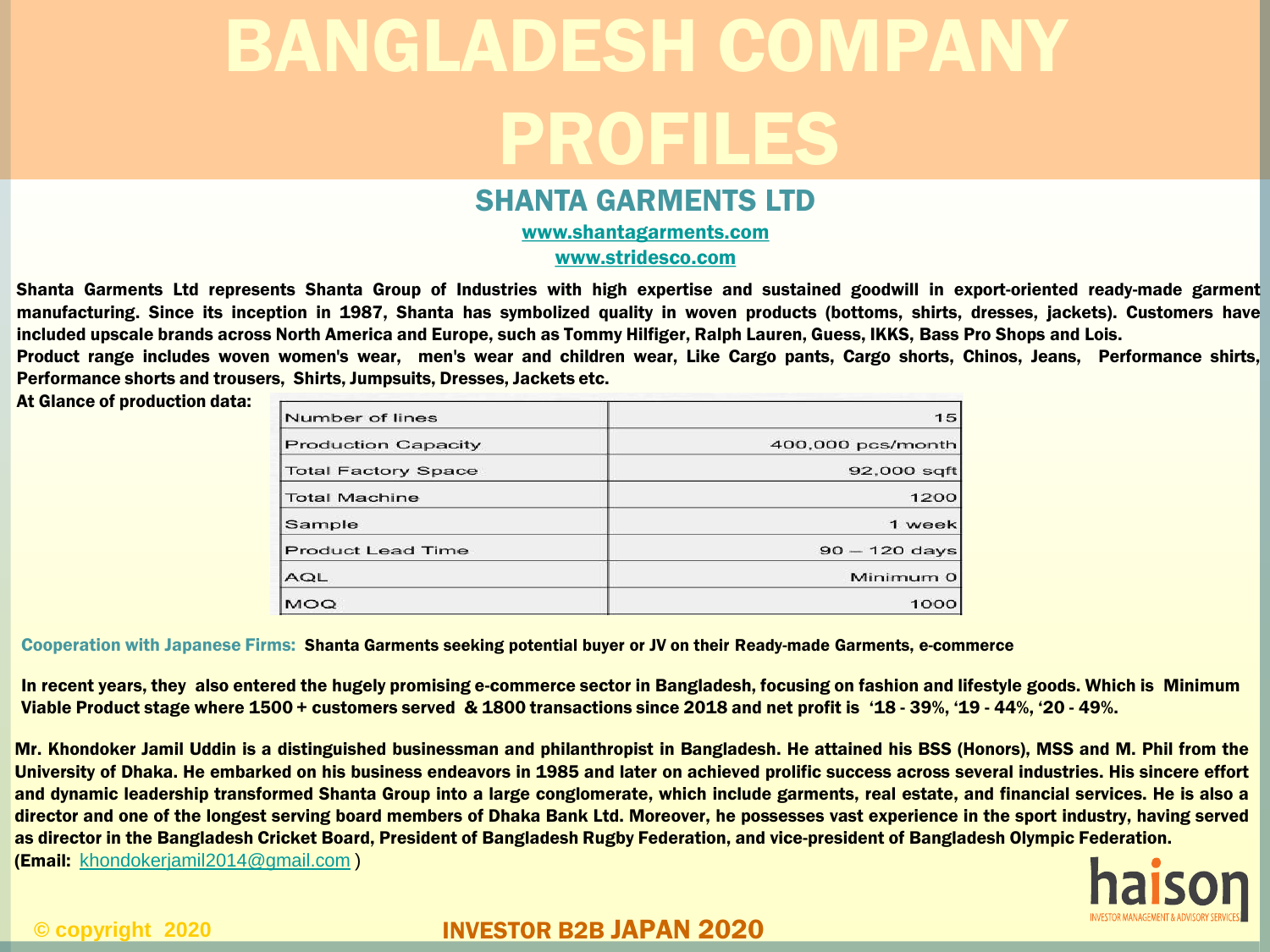### SALMA GROUP [www.slama-group.com](http://www.slama-group.com/)

Starting from 1985, Salma Group is one of the most renowned company in Bangladesh. The Group has more than 12 companies, which are mostly engaged in the import and supply based business . The Group is recognized as one of the leading import and trading house in the field of Food-Grains, Agro Products, Industrial and Feed grade Chemicals, Poultry and Fish Feed and Medicines, Roads and Highway Construction materials (Bitumen), Spices and Dry Foods. The Group has a vast experience of supplying foods and other essential products to different NGOs in Bangladesh including World Food Programme (WFP) of the United Nations (UN). The Group is working with WFP for the last 20 years in Bangladesh as a supplier and owned Retail Shops at Ukhiya and Teknaf of Cox's Bazar under WFP E-Voucher Programme, supplying foods to Refugees.

Cooperation with Japanese Firms: Salma Group is interested for Partnership business with the Japanese Companies in FMCG, Automobiles Industries, Power Generation, Poultry and Fish Feed and Medicine Industries, Warehousing and Import & Export.

Salma group also interested for JV with Japanese investors in their 3 acre's vacant land at Anwara, Chittagong which is very near to Chittagong Port and newly under construction 'Karnafully Tunnel'.

Mr. Shamsul Alam is the Chairman of the Group which is Headquartered in Chittagong. He has vast knowledge and experiences of Import and Trading in Bangladesh. In 2010 he was rewarded by the Canadian Government as a leading importer from Canada. The company is the member of Chittagong Chamber of Commerce & Industries (CCCI), Animal Health Companies Association of Bangladesh (AHCAB), Bangladesh Agro Feed Ingredients **Importers and Traders Association (BAFITA) (Email:** [salmatrading.ctg@gmail.com](mailto:salmatrading.ctg@gmail.com))

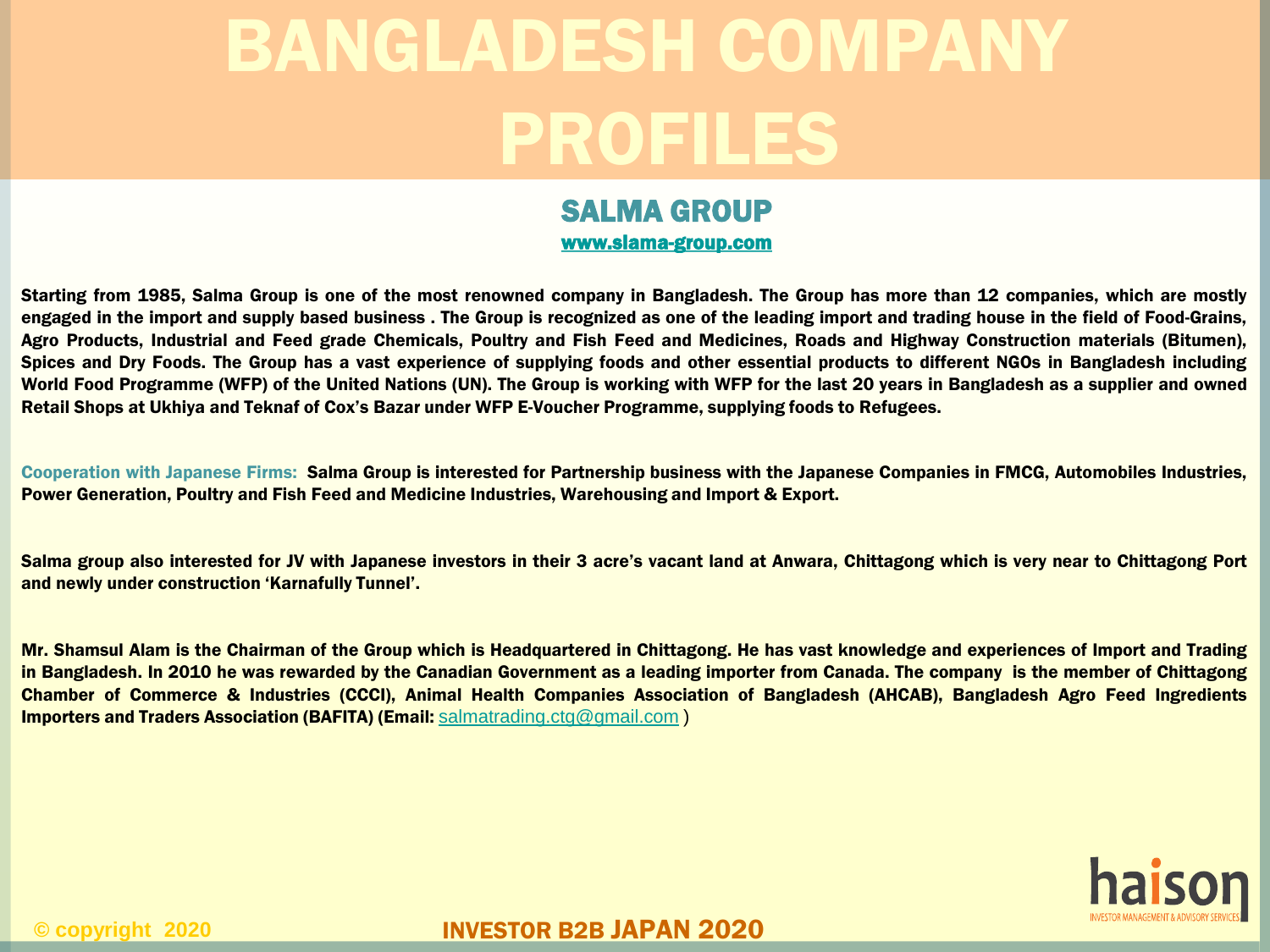### MAZADA CONSORTIUM LIMITED

www.mazadagroup.com

Mazada Consortium Limited are one of the sister concern of Mazada Group. Mazada Consortium is actively involve with Heavy Lifting & Haulage (Inland & Marine), Crane & Heavy Equipment Sales- Rental- Service, Engineering & Construction, Erection & Fabrication, Shipping Agent, Project Logistic Service, Manpower Supply, Turnkey Project Handling etc. Mazada Consortium are working as a sub-contractor with Multi-national companies / EPC Contractors especially in Power Project, Energy- Oil & Gas Project, Offshore & Onshore Project, Infrastructure Development Project, Petrochemical, Cement, Steel, Bridge, Jetty, Port and other Industrial projects. As well as, we involved with trading business and we are Service Dealer of world renowned Japanese Crane Manufacturer KOBELCO, Sole Distributor of Dynapac, Manitou & Atlas Copco Portable Air Compressor etc.

#### Cooperation from the Japanese firm :

- a. Heavy Lifting & Transportation (Offshore & Onshore), Crane & Heavy Equipment Rental, Sales, Service, Solution, Spare Parts.
- b. Shipping Agent & Project Logistics, ODC Cargo Handling.
- c. Engineering & Construction (Civil, Mechanical & Electrical)
- d. LPG & LNG Plant and Trading, Transportation.
- e. Power Plant and Renewable Power plant.
- f. Petrochemical Refinery

Mr. Mohammad Rejaul Karim is the Managing Director of the Company and also member of the Japan Bangladesh Chamber of Commerce and Industry (JBCCI). Email: [rejaul@mazadagroup.com](mailto:rejaul@mazadagroup.com)

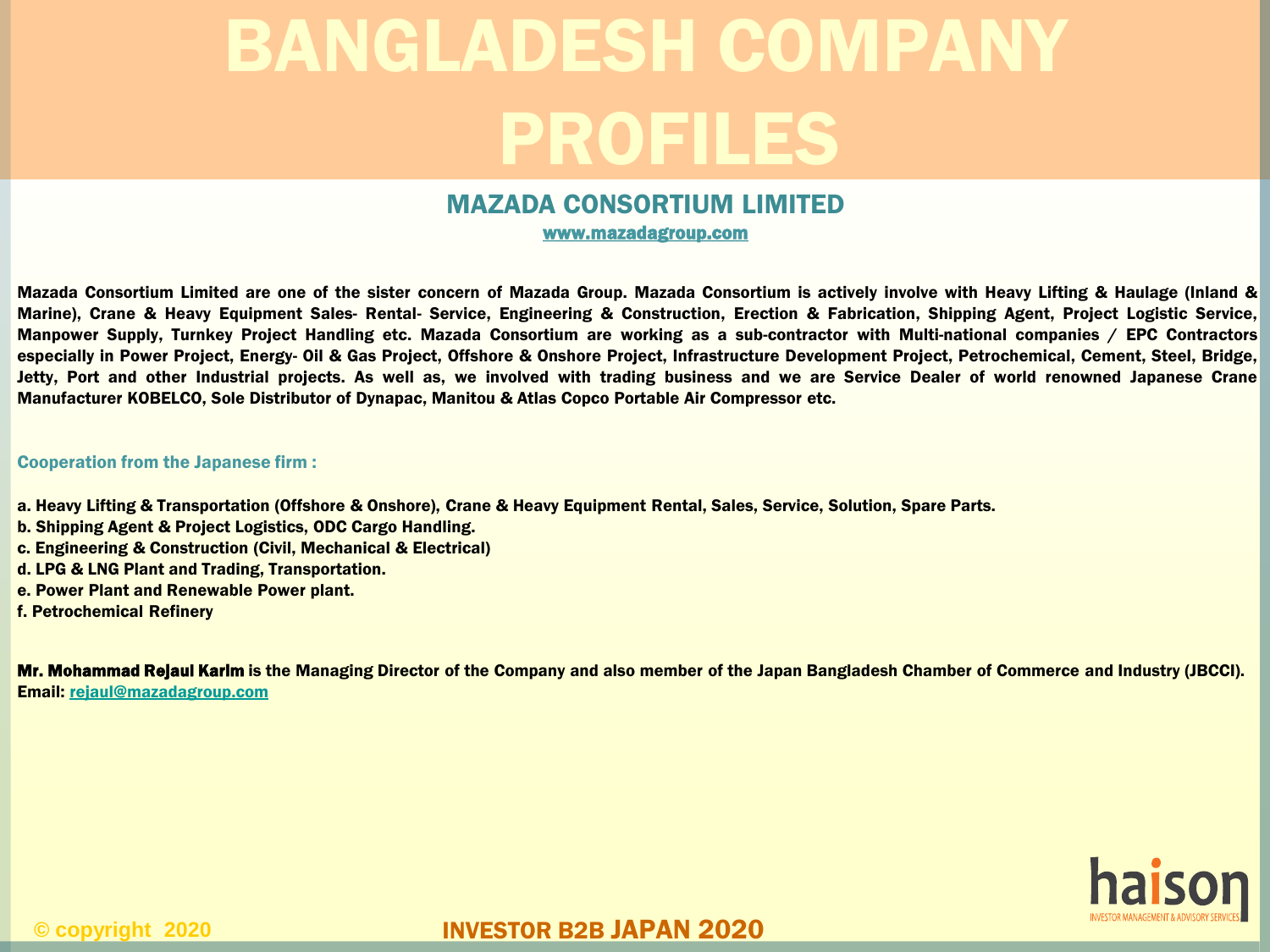## NEW VISION SOLUTIONS LTD

[http://newvision-bd.com](http://newvision-bd.com/) <http://newvision-bd.com/ja>

New Vision established in 2008, with government officials as well as local and international organizations to tackle some of Bangladesh's most difficult challenges – the interlinking issues of growth generation, poverty alleviation, stabilization, institutional strengthening and capacity building. In recent years. New Vision developed service lines focused on infrastructure, private sector, public administration, education and climate change. Our reputation for fast and effective response was further enhanced after we contributed to Bangladesh's Master Plan as part of the countermeasure for Bangladesh's energy supply crisis and climate change. Our private sector development services expanded significantly from 2014, supporting programs launched to tackle systemic barriers to private sector development in Bangladesh. From last ten years New Vision work with more than 85+ Japanese companies in different capacities like Finding partners, Setting up joint ventures, market survey, market feasibility, financial analysis and feasibility, due diligence, company set up, HR support, strategy support.

#### Cooperation with Japanese Firms: New Vision seeks cooperation on

| 会社設立<br><b>Company Establishment</b><br>信用調査<br><b>Due Diligence</b><br>会計・総務<br><b>Accounting and Administration</b><br>人材紹介<br><b>HR Agency</b><br>輸出入事業<br><b>Import/Export Support</b> | 消費者調査<br><b>Consumer Insight</b><br>産業実態調査<br><b>Industry Research</b><br>実行可能性調査<br><b>Feasibility Study</b><br>エンジニアリング<br><b>Engineering</b><br>開発プロジェクト<br>Development Projects (WASH, SDGs, OFCT, Japan<br><b>SEZ, Education, Infrastructure etc.)</b> |
|--------------------------------------------------------------------------------------------------------------------------------------------------------------------------------------------|-------------------------------------------------------------------------------------------------------------------------------------------------------------------------------------------------------------------------------------------------------------|

#### Tareq Rafi Bhuiyan (Jun)

- **MBA from Ohio State University, USA**
- Managing Director, New Vision Solution Ltd.
- Secretary General, Japan-Bangladesh Chamber of Commerce and Industry
- SME platform coordinator, JETRO
- Infrastructure advisor, Japanese Embassy in Bangladesh
- **Email:** [tbhuiyan@newvision-bd.com](mailto:tbhuiyan@newvision-bd.com)

#### Yuko Fukushima

- B.Sc. Education from Kyoto Tachibana University
- Executive, Business Development, New Vision Solutions Ltd.
- SME platform coordinator, JETRO
- Japan Overseas Cooperation Volunteer, JICA Bangladesh (ex)
- Provided all services for Japanese companies.
- **Email:** [yfukushima@newvision-bd.com](mailto:yfukushima@newvision-bd.com)

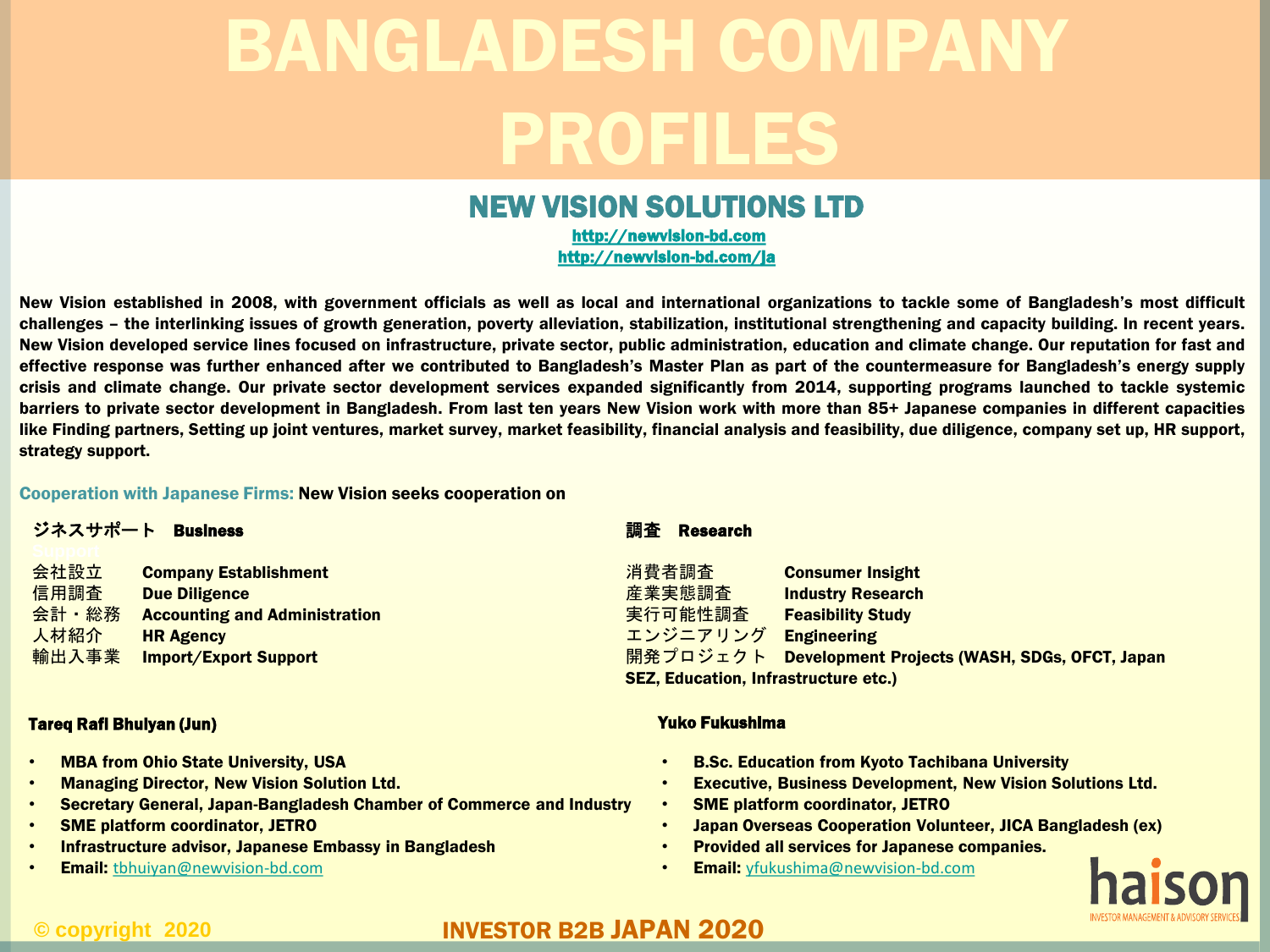# ALLIANZ GROUP

Allianze Group is one of the leading customs Clearing & Forwarding Agents & Logistics providers in Bangladesh providing Clearing & Forwarding and other services based on wide industry knowledge since 2005. Our companies Malsha Enterprise, Shahrlar & Brothers Ltd. and AOS Traders started their operations of Clearing and Forwarding for last 15 years and have experience with a team of over 80 skilled workforce and is well equipped with experience personnel from the same profession. At present the services are spread over to various multinational companies, corporate business houses, commercial importers and exporters. We have experience staffs conversant with successfully doing all stages of customs clearing and forwarding formalities. We take special care to minimize cost and time to the entire satisfaction of the customers.

**SHIPPING & LOGISTICS SERVICES**: Transportation services door to door | Inland waterways transportation through lighter and barges | Supply and deployment of crane, excavators etc. at sites

IT SERVICES : IT solutions for various industries and fields. Our sister concerns VC World provide customized software such as ERP Solutions, Attendants , Payroll, Inventory etc.

CONSULTANCY SERVICES : We provide following consultancy services for both new & existing companies. Like Facilitate in purchase and acquisition of land for Commercial & Industrial projects in all over Bangladesh including various Govt. and Private Economic Zones. Assist issuance of Customs Bond Permission and Fire & Safety License.

SUPPLY & TRADING : We supply various construction materials such as stone aggregates, limestones, clinkers, sand etc. for projects of any size. We have a robust global supply chain network.

Cooperation with Japanese Firms: Allianz group seeks cooperation in Clearing & Forwarding, Shipping, IT Services, Consulting services, Supply & Trading from the Japanese investors.

Mr. Mahbubar Rahman, Chairman of the company is the former Civil Servant, having experience of serving different Government Organizations for long time, Mr. Rahman ended his career as General Manager, Bangladesh Export Processing Zones (BEPZA). During his long service career, he had the opportunity of participating in Delegate Program of UNIDO, IPS, Tokyo as Bangladesh Delegate for four consecutive terms (1987-1991) with assignments of Investment Promotion work in Japan. (Email: [mrahman05dhk@yahoo.com](mailto:mrahman05dhk@yahoo.com) )

Rubayet Rahman, Director is having served long 8 years as Managerial position in a Telecom multi-national company - Ericsson, he switched over to engage him in business with his acumen and high professionalism. A widely travelled man, Rubayet Rahman is presentable in any International Business forum with his aptitude, skill and acumen (Email: [rubayet.rahman@hotmail.com](mailto:rubayet.rahman@Hotmail.com) )

Kaisanur Rahman, Director having completed education in Australia has been actively involved in logistics business since beginning of his business career with his full dedication and efforts (Emaail: [kaisan@menterprisebd.com](mailto:kaisan@menterprisebd.com))

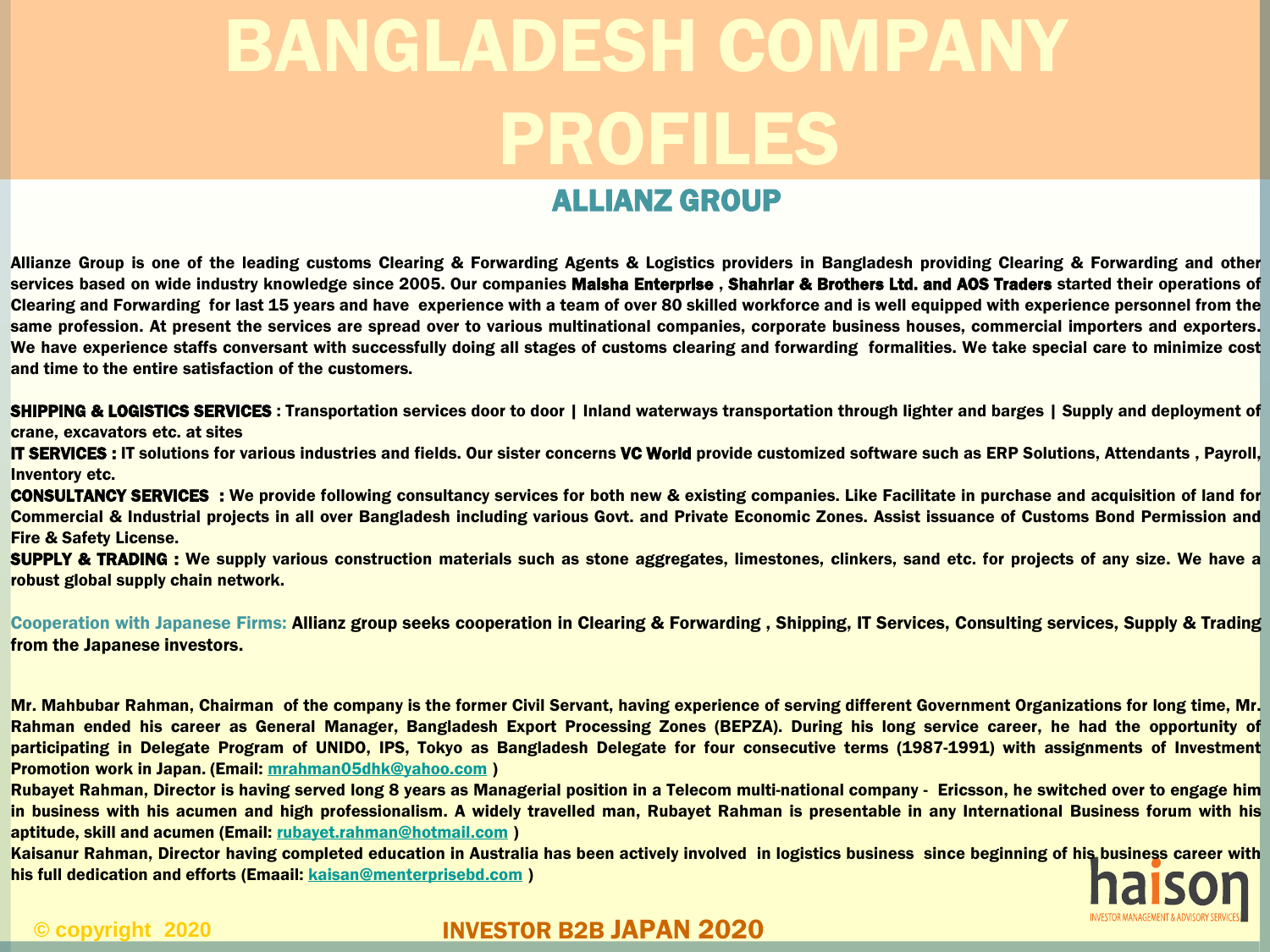# ALTUM INFRATECH LTD

### [www.altuminfra.com](http://www.altuminfra.com/)

Altum Infratech Ltd. Is aleading Infratech company with asignificant amount of experience in the industry working in various projects all over the world. Altum has set international benchmarks in developing end-to-end solutions. We strive to seamlessly integrate modern technology with processes that have stood the test of time, and provide solutions which are adaptive, innovative, and technologically driven. We are continuously working in collaboration with the government & other private local & International firms on the following sectors:

- 1. Transport & Transit : Altum Infratech provides some of the most technologically advanced, efficient, and dependable solutions for securely and safely enhancing management and operations of Airport, Train stations, SubwayStations, and SeaPorts.
- 2. Agro-Tech: At Altum, we believe that sustainable agriculture is the only way forward for global food safety. We combine proven natural science, technology, and years of practical learning in creating cutting –edgetechnology solutions for Agricultural Practitionersof today andtomorrow.
- 3. Environment Health & Safety: Altum provides a wide range of Environmental Health & Safety Solutions focusing on occupational safety, onsite safety training, EH&S Equipment supply and policy writing and accident investigation.
- 4. Technology in Safety & Security: High End Technology, Equipment and Logistics support for emerging aswell asdeveloped security forces fulfilling land, air and naval engagements.

Moving forward, the company plans to establish new businesses in Deep Sea-Port, Airport, Security Technologies, Agricultural Technologies, Shipyard/Dockyard, & many other projects in the industrial sector.

OurSister Concerns:

- **Spider Digital Innovation FZE**
- Spider Digital Commerce Ltd
- Spider Digital Security
- Spider Business Centre
- Spider Business Consultancy
- Midori Fresh Food Village
- **PTIndo Bangla International**
- **Proserve KK**
- Carefountain Social Innovation Limited

Cooperation with Japanese Firms: The company would like to build partnerships with various Japanese firms to collaborate in the following upcoming/ongoing projects in Bangladesh

- **Security Tech**
- AI & Robotics Technology
- **UAV Technology**
- IoT & Communication Technology
- **Ship Building/Shipyard/Dockyard**
- Airport, Deep Seaport, Port & Port/Ship Handling
- Automobile Tech
- **Metro Rail**
- Power Sector /Powerplant
- **FinTech**
- **Agro Tech**
- Import/Export of technology in Transportation & Transit Sector

The founder of the company, Mr. KAZI MONIRUL KABIR is a passionate, entrepreneurial, innovative and objective-driven leader with Global perspective and strong empathy for emerging market realities. He is a member of prestigious Forbes Technology Council is also an Alumni of AOTS and is continuously engaging with Japanese businesses over the past few years. He possesses extensive marketing, communication, innovation, strategic design and business development experience across Internet, Telecoms and Consumer Goods Industries. He started up Google Operations in Bangladesh, helping evangelize google to the community. Over the past few years, he has worked with the Government, Tech Communities and Businesses in building a digital ecosystem to redefine, inspire and revolutionize the commercial and social landscape of the country (Email: [monirul@altuminfra.com](mailto:monirul@altuminfra.com))

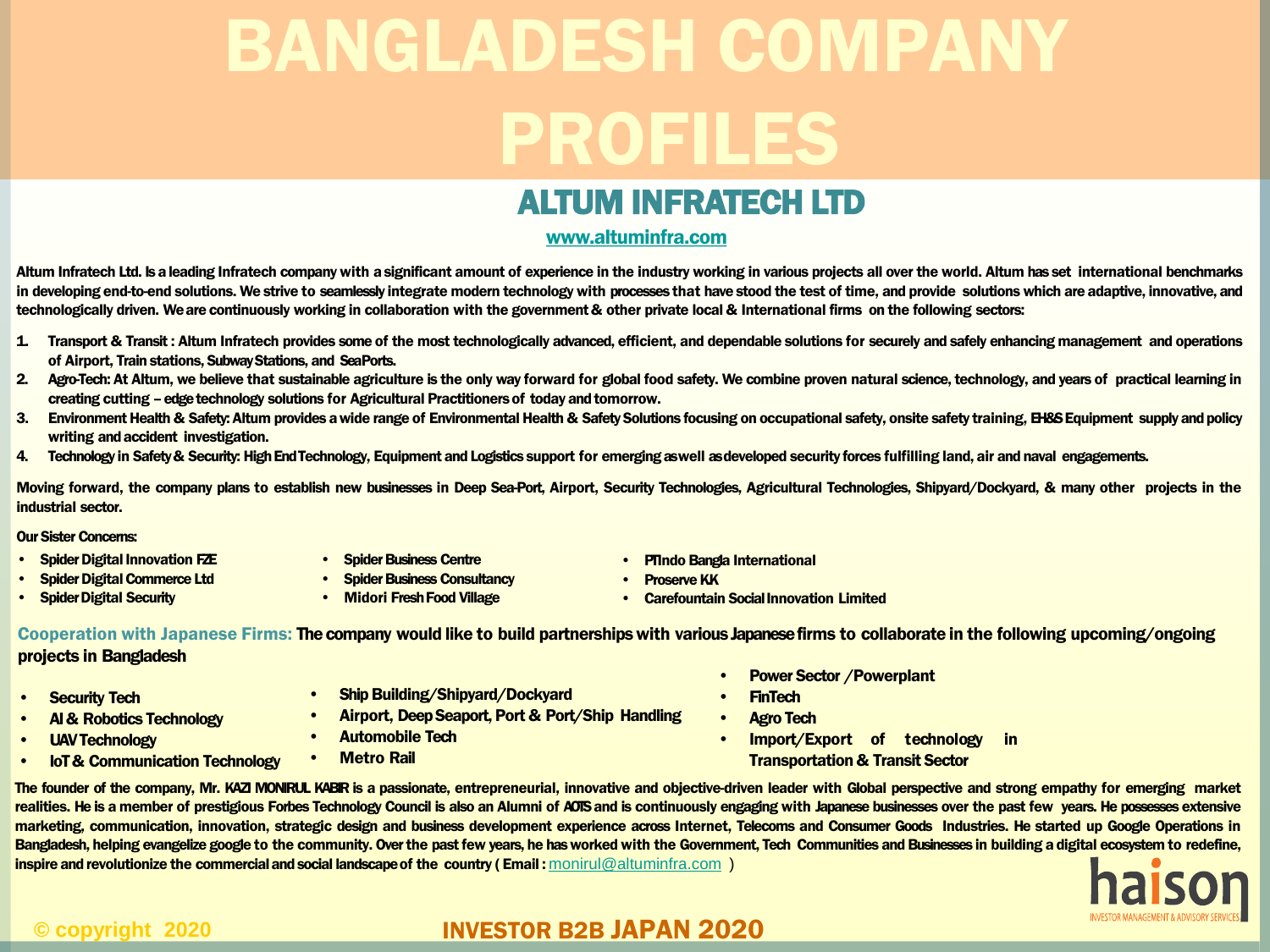# **NEO Zipper Co., Ltd. (www.neozipper.com)**

NEO Zipper Co., Ltd. ( [www.neozipper.com](http://www.neozipper.com/) )is a branded zipper manufacturing company in Bangladesh established in 2004. "NEO" brand is nominated/approved zipper supplier of such world famous retailers like Walmart Canada, Carrefour, Kmart/Sears, Umbro, Regatta, LC Waikiki, Kmart Australia, LPP, LMA and many more. NEO also supplies zippers in Bangladesh for Japanese apparel buyers like Kurabo, Honey's and Next Business. NEO Fusion Tech Ltd. ( [www.neofusiontech.com](http://www.neofusiontech.com/) ) is a sister concern of NEO Zipper, who are engaged in trading, online business, spices manufacturing etc

NEO is looking for following business co-operation with Japanese companies:

1.Bakery products manufacturing and marketing in Bangladesh:

NEO's share of contribution:

- i) Land to build factory building of 30,000 sq ft /floor, Management, Marketing
- 2. Apparel trims (other than zipper) manufacturing and marketing in Bangladesh NEO's share of contribution:
	- i) Land to build factory building of 30,000 sq ft/floor, manufacturing and marketing.
- 3. Cold Chain Business in Bangladesh NEO's share of contribution:
	- i) Land space available in the center of Dhaka city and outskirts. Logistics support experience.
- 4. Online Consumer (mainly food related) business platform NEO's share of contribution:
	- i) Presently NEO is developing an online business platform to market spices and different food products. Main spices will be manufactured by NEO.

### **Person to participate in B2B Webinar and Business Meetings:**

### **Md Mahbubul Amin, Managing Director/CEO NEO Zipper Co., Ltd., NEO Fusion Tech Ltd. Email[: amin@neozipper.com](mailto:amin@neozipper.com) Cell: +8801730443551**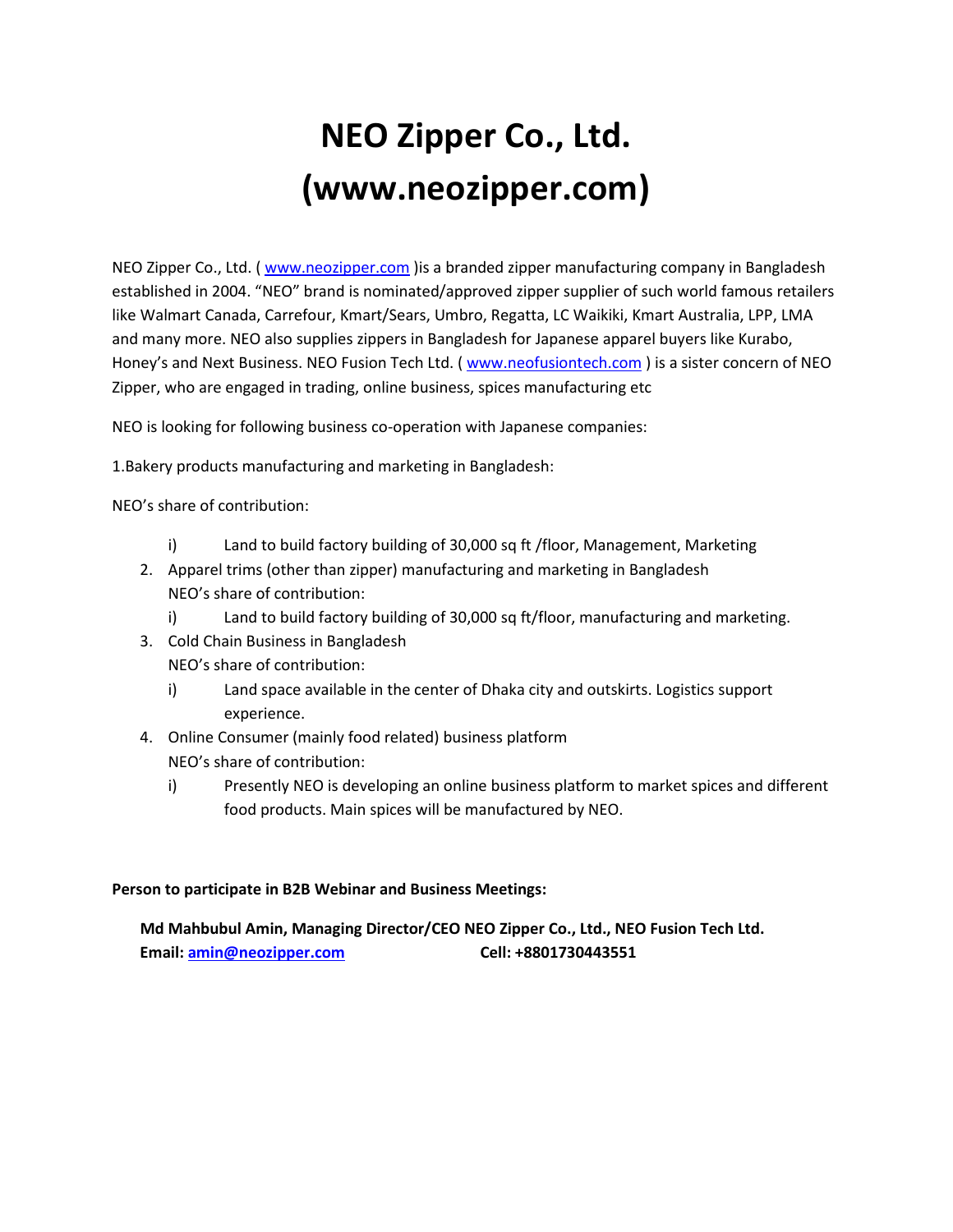## JENNYS SHOES LIMITED.

### www.jennysshoesltd.com

Jennys Shoes Ltd. is a leather footwear manufacturer, exporting to the European, Asian, and American markets for over 30 years. We have a composite of manufacturing infrastructure, such as a leather finishing tannery, outsole/insole manufacturing, material and chemical storage units and bonded warehousing, all complementing the footwear manufacturing process. We are always looking to grow our network and working to attract new business opportunities. At our factory, Five-R Footwear Ltd, we have a production capacity of 2000 pairs a day.

Jennys Group is now setting up and working on a new project in Gazipur, the industrial zone of Bangladesh, creating "Bangladesh Shoe City" Limited (BSCL). The project is focused on the infrastructural development of an industrial enclave in the industrial heart of Bangladesh. The goal is to help facilitate new investors into production in Bangladesh, providing end-to-end facilities with full infrastructural set-up such as building infrastructure and administration support, with other external shared facilities.

The major beneficial factors of Footwear and Leather goods manufacturing in Bangladesh and BSCL include: Cost-Effective Labor, Duty-Free Exports, No Investment for Land/Building, and Export Cash-Incentives. There are various varied benefits for both footwear manufacturers and material/component manufacturers.

- For Footwear Manufacturers: Setting up operations cheaply and efficiently, utilizing shared services of BSCL, all secondary and tertiary industries present together, taking advantage of trade benefits of Bangladesh/Private Zone(BSCL), having access to skilled and semi-skilled labor.
- For Material/Components Manufacturers: Having strong marketplace with established customer base wanting to source materials locally, making prompt delivery local companies and having prompt delivery to factories within BSCL, having materials in-house will save money and reduce lead time, having external facilities such as ETP already set-up as a BSCL shared facility to ensure compliance standards.

#### Cooperation with Japanese firms:

- Five R Footwear is seeking potential buyer for exporting their leather footwear and finished leather to Japanese market.
- Five R Footwear is seeking a potential joint-venture partner for production with all technical assistance for worldwide export.
- For infrastructural development, BSCL is seeking technical and financial support for developing this project, following total compliance standards
- BSCL wants to invite investors and manufacturers to set up their production units in BSCL and take advantage of the numerous benefits offered.

Mr. Nasir Khan is the founder of Jennys Group and has been a pioneer in leather and shoe sector for over 30 years in Bangladesh. After graduating from the university in Japan, started the leather export business, and was the very first exporter of leather to Japan. He started moving into footwear production from 1991, and exporting predominantly to Japan and later on expanded to the European market (Email: [jennys@optimaxbd.net](mailto:jennys@optimaxbd.net), [rian@jennys.com.bd](mailto:rian@jennys.com.bd))

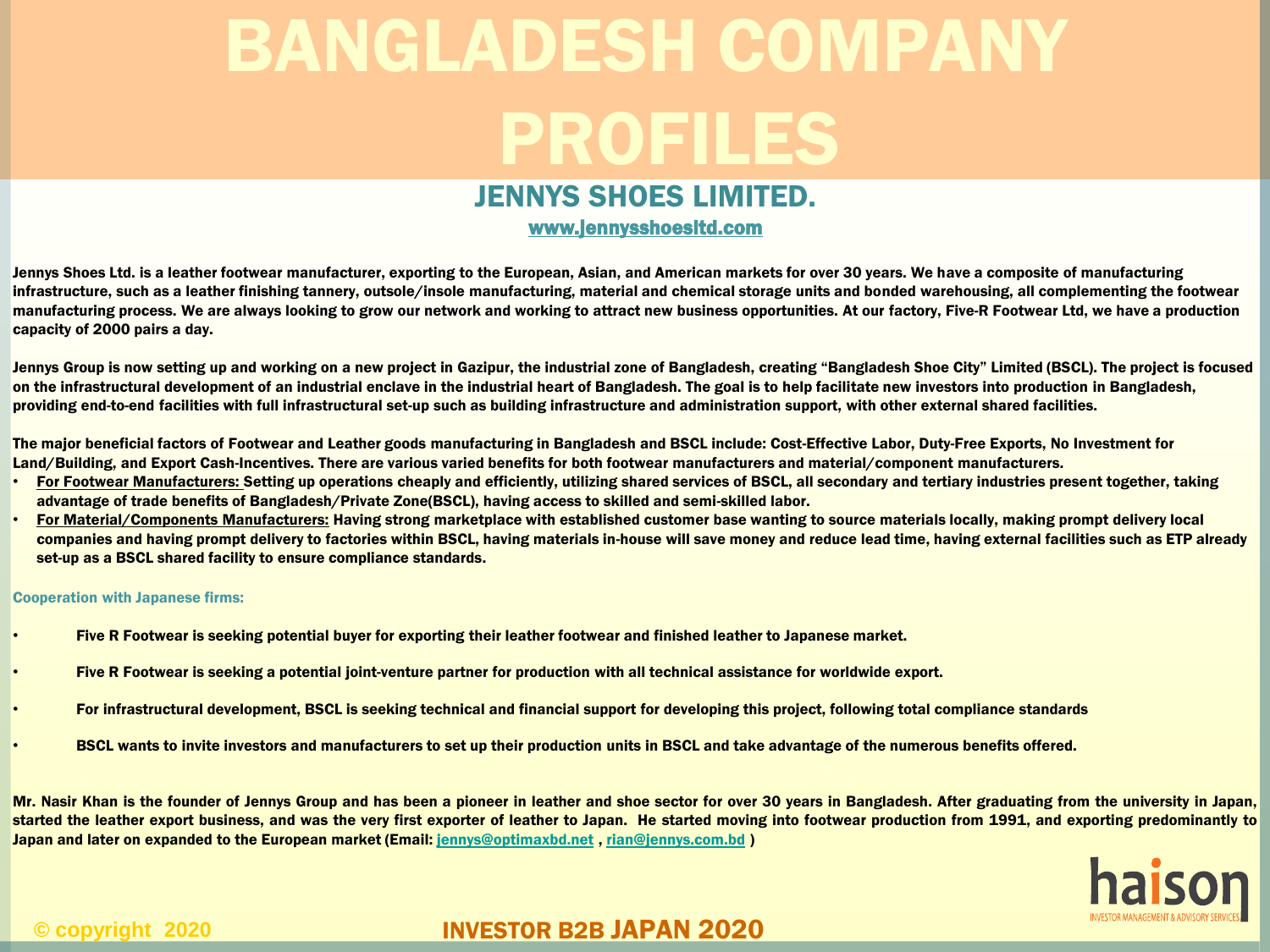# MKK LOGISTICS BANGLADESH COMPANY PROFILES

[www.shamsgc.com.bd](http://www.shamsgc.com.bd/)

From a humble beginning in 1978, Shams Group of Companies has become a pioneer and leader in the fields of Shipping and Logistics business in Bangladesh over the past 40 years having 5 companies, 6 branch offices and with almost 400 employees.

With over 110 project logistics heavy Equipment under our belt, operating since 1978, MKK LOGISTICS (a concern of Shams Group of Companies) are one of the largest asset based Multi Modal Logistics Companies in Bangladesh.

MKK provides an integrated and comprehensive logistics service that includes Road and River based Heavy Lift, OOG and Project Cargo, Multi Modal logistics services, Transportation, Shipping Agency, Customs Clearing and Forwarding, Freight Forwarding, Equipment Rental services.

Cooperation with Japanese Firms: MKK logistics seeks cooperation from the Japanese companies in the following areas

- Bangabandhu Sheikh Mujib Railway Bridge Construction Project (Jamuna Railway Bridge).
- Matarbari 2X600 MW Ultra Super Critical Coal Fired Power Project.
- Cross Border Road Network Improvement Project (CBRNIP)-Kalna Bridge Project
- Dhaka Mass Rapid Transit Development Project (IV)
- Chattogram Cox's Bazar Highway Improvement Project
- Any other Projects lead by Japan International Cooperation Agency (JICA)
- Partnership/JV with Japanese companies looking to avail any of the service that MKK provides.

Under the visionary leadership of the Founder and Chairman, Mr. Alhaj H. M. Shamsuddin, MKK LOGISTICS has become a pioneer and leader in the fields of heavy lift Logistics service providers in Bangladesh over the past 40 years.

Mr. Rabiul Alam, Managing Director of MKK LOGISTICS, has over 13 years of experience in providing Transport and Logistics solution for Heavy Lift Project Cargo, Break Bulk and containerized cargoes. He is also a member of the Japan Bangladesh Chamber of Commerce & Industries (JBCCI), China, India, Nordic and other Business association bodies (Email: [rabiul@shamsgc.com.bd](mailto:rabiul@shamsgc.com.bd))

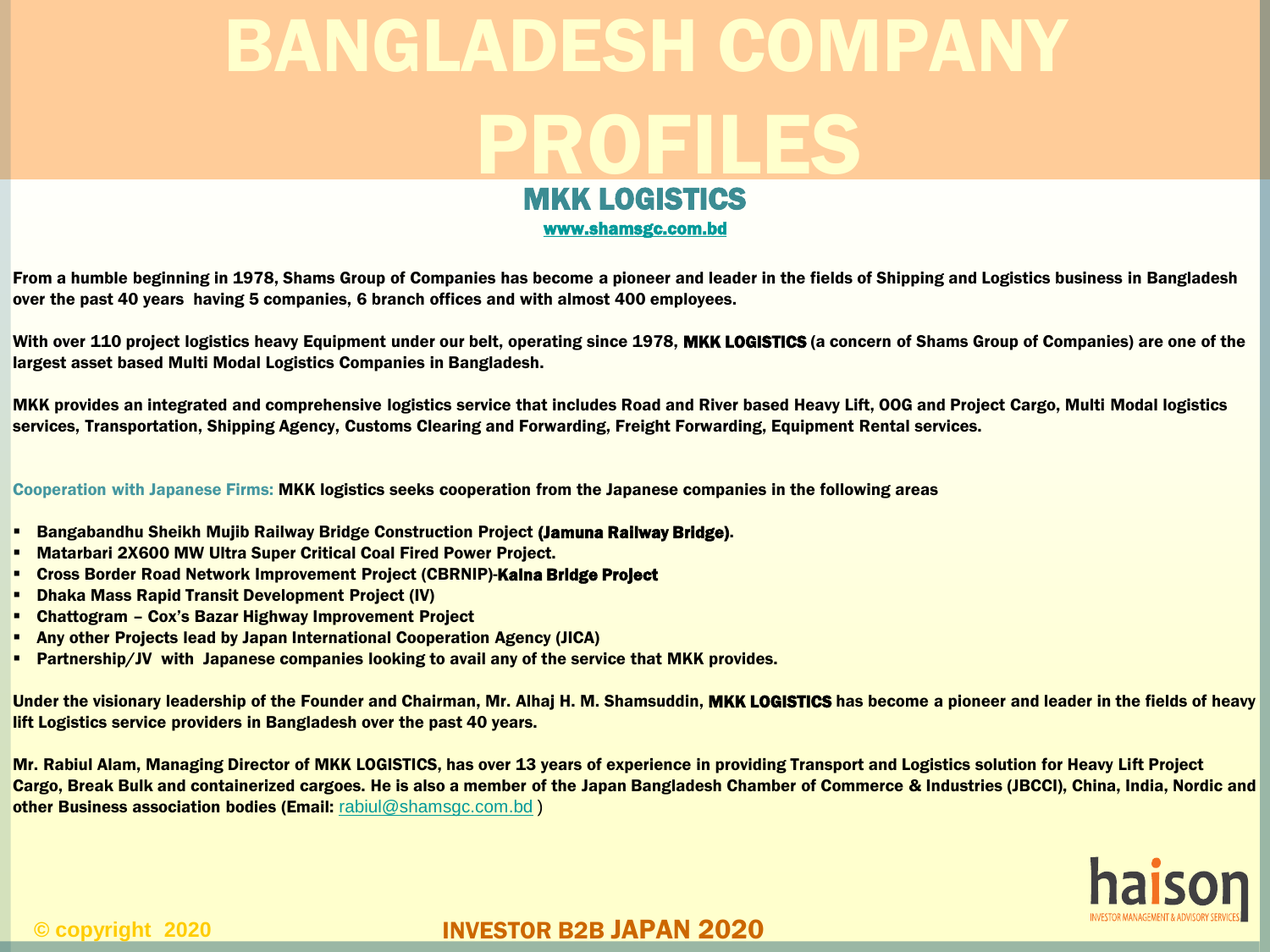## BRISHTY FASHION LIMITED

[www.bandtgroup.net](http://www.bandtgroup.net/)

Brishty Fashion Ltd. is a garments factory located in a building complex equipped with latest brand new heavy-duty automatic machinery and equipment. All the machinery and equipment were imported. The factory is established at an area of 7850 sq.m. The factory is ideally located near to Dhaka-Mymensingh Highway,

There is 21114 sq.m of floor area which includes the six-storied main building, health care & office building, utility building, security guard building, jute store, fire pump room, new water reservoir, ATM booth, helipad etc. Above all it is a ideal factory for state of the art of modern RMG producing needs.

This project is designed by professional Architect and also the project under the process of evaluation for green building certification.

#### Corporation with Japanese firm:

- i. Brishty Fashion Ltd. seeks potential buyer of the project.
- ii. Brishty Fashion Ltd. seeks a potential Japanese Investor/Joint Venture partner for their project

iii. Brishty Fashion Ltd. is a sister concern of B&T Group seeking Japanese investor and manufacturer to setup their production unit of any other sector

Engineer Md. Moklesur Rahman is the Managing Director of the Bristhy Fashion Limited . He is also the Managing Director of 1. CONTECH CONSTRUCTION LIMITED. 2. PRE-STRESSED POLE LIMITED. 3. B & T CABLES LIMITED. 4. B&T METER LIMITED. 5. B&T DEVELOPMENT LTD. 6. B&T DISTRIBUTION LTD. and Director of 1. South Bangla Agriculture and Commerce Bank Ltd. 2. B&T Poles Ltd. 3. NEXUS Securities Ltd. 4. Tushar Ceramics Ltd. 5. B&T Transformer Ltd.

Mr . Rahman completed training course on "Maintenance and Operation of Boiler" Conducted by THERMAX, INDIA & Pre-cast pre fabricated building materials conducted by PARRY ITW, U.K. (Email: [mokles@bandtgroup.net](mailto:mokles@bandtgroup.net))

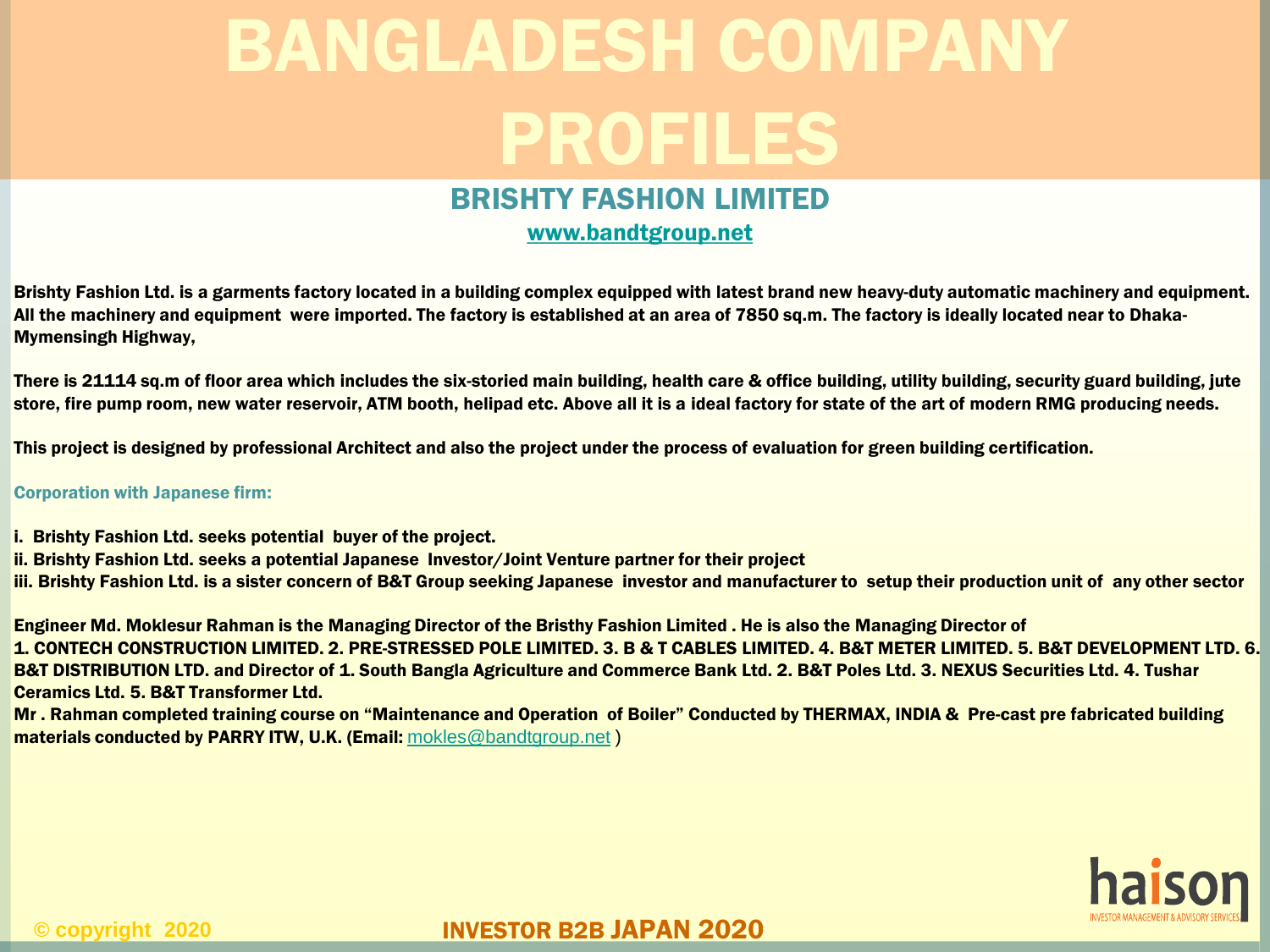# ARCVIL DESIGN & DEVELOPMENTS LIMITED

[www.arcvilbd.com](http://www.arcvilbd.com/)

Arcvil Design & Developments Ltd (ADDL). is an exclusive Architectural, structural, Constructor & Interior firm in Bangladesh. ADDL was a proprietorship company started its operations in the name of ARCVIL ENTERPRISE in 2010. ARCVIL ENTERPRISE turns into Arcvil Design & Developments Ltd. in 2020 to strengthen its management and technical capabilities and to supports its tremendous business expansion plan. We are associated with leading Architects and builders. ADDL is the fastest growing pre-engineered steel building construction company in Bangladesh. Involved in manufacturing of pre-engineered steel building in Bangladesh to meet up the growing demand especially in the industrial sector. It has started it's commercial production in the year February 2010. ADDL has a workforce of approximately 37 employs as engineers, managers, site supervisors, welders, fabricators and operators. We allow for environmental conditions and employ advanced technology and fully transparent about the

#### Cooperation with Japanese Firm:

cost.

Arcvil Design & Developments Ltd. Seeks joint venture cooperation from Japanese investor in the field of Engineering & Construction (Civil Engineering Design- Drawing, Consultancy and Construction , Electrical Engineering Design- Drawing, Consultancy and Implementation)

Arcvil Design & Developments Ltd. Seeks cooperation on Architecture & interior project completion for commercial, retail and residential projects, project and facility management, real estate developments.

Partnership/JV with Japanese companies looking to avail any of the service that Arcvil Design & Developments Ltd. Provide also seeking Joint Venture cooperation to implement Steel Building Construction.

Engineer Masud Parvez is a graduate Civil Engineer with 18 years experiences in business developments, construction & consulting in the engineering sector. He is the Founder and Managing Director of Arcvil Design Developments Ltd. He is also the Founder and Director of Next2c Fashion Ltd. (Email[engineer\\_masud@yahoo.com](mailto:Email-engineer_masud@yahoo.com) )

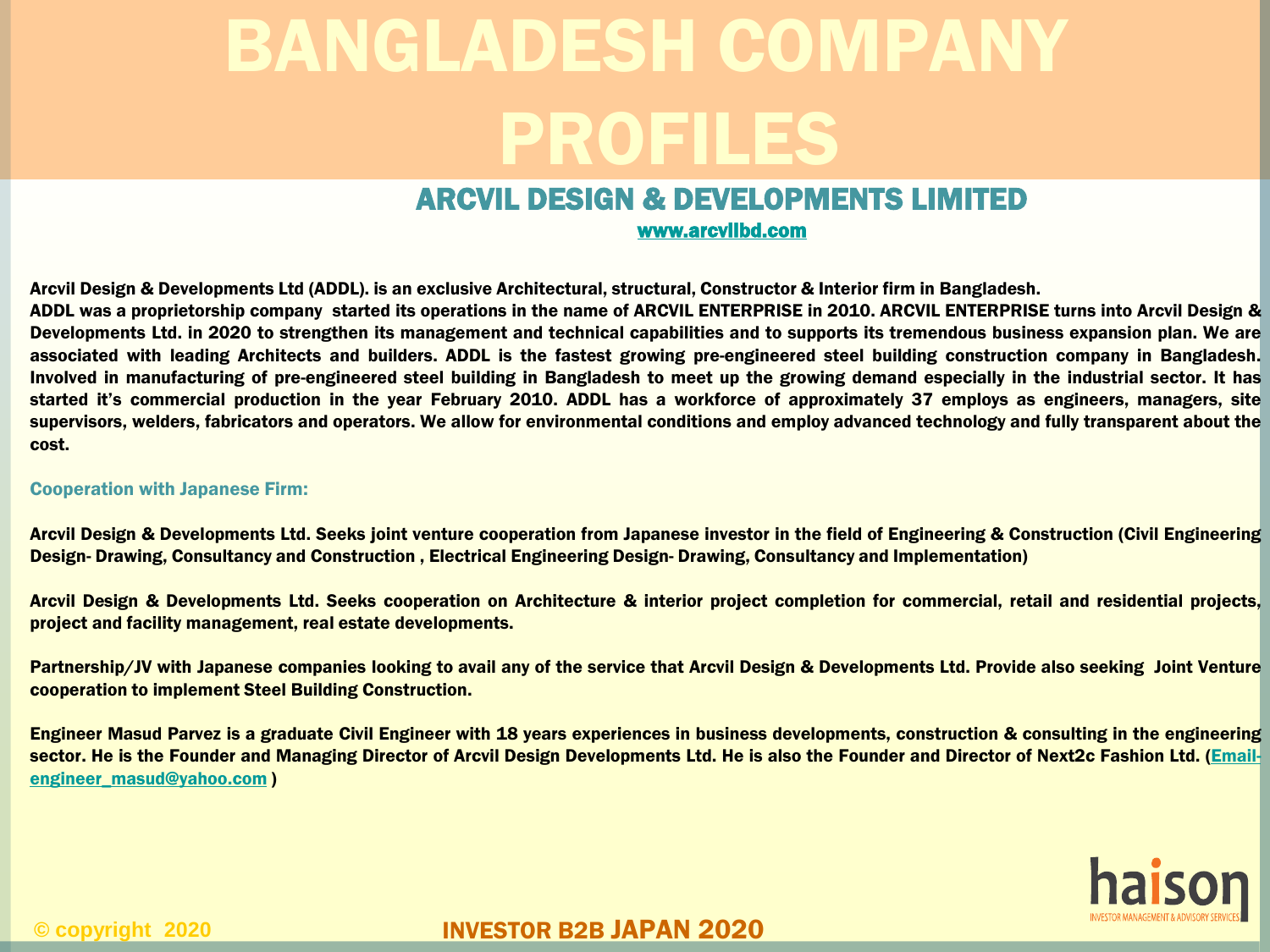### JAPAN SOLAR TECH (BD) LTD. BAHON LIMITED. [www.japansolartech.com.bd](http://www.japansolartech.com.bd/) www.bahon.net.bd

Japan Solar Tech (Bangladesh) Limited was formed in 2011 - a joint venture investment of TSI Group and UING Corporation, a subsidiary of U-Tech Group of Japan.

- $\triangleright$  Established a Battery assembling factory under the 'Technical Service Agreement' with GS YUASA Corporation of Japan
- $\triangleright$  It has network of nationwide 650 sales centers in the country and more than 15 warehouses for marketing of YUSA branded motorcycle & automotive battery. One of the largest battery manufacturers in the world and a global leader in quality & innovation on battery.
- $\triangleright$  It has a skilled team of 35 employees with a mix of Electrical and Mechanical engineers.
- $\triangleright$  It sells 20,000 units of solar panels every year to the rural people in remote area where there is no Grid connectivity through the NGOs under micro finance arrangements

Bahon Limited is also an affiliation of TSI group. Bahon Limited is a licensed Nationwide Telecommunication Transmission Network (NTTN) operator granted by Bangladesh Telecommunication Regulatory Commission (BTRC) in the aim of creating a telecommunication infrastructure company to build, operate and maintain nationwide Fiber Optic Transmission network to be shared by all operators including Mobile operators, ISPs and PSTN and Government entities. Bahon Ltd is going to establish fiber long haul backbone covering 64 districts in Bangladesh. Bahon is going to lease connectivity from different operator and Power Grid Corporation of Bangladesh (PGCB) to ensure high availability and better connectivity to the operator. For the best experience of 4G (or 5G) the backhaul of our network will ensure ultralow latency (i.e., 1 ms) ultra dense nature of the network.

Cooperation from Japanese firm:: Japan Solar Tech likes to have partnership with the Japanese companies for further development of total technology products in renewable energy sector. It is also interested to work in the fields of Electric Vehicle and Electric Motorcycle. Automotive Motorcycle Spare Parts, Energy Sector like Oil, Gas and Solar etc.

Bahon Limited interested to some kind of knowledge based strategic partnership to bring in the cutting edge 5G Network in Bangladesh. Looking for meeting with Rakuten management or similar technology companies to initiate such long term strategic partnership.

Syed Samiul Huq is the Managing director of Bahon Limited & Director of Japan Solar Tech (BD) Ltd. He has been graduated in Software Engineering from the University of Canberra. He has practical experience of Managing country's top most telecom operator like IGW, IIG, ICX . ISP etc. At present, he is an effective member of the Board of Directors of the following Telecom Operators. a) Chief Executive Officer, Venus Telecom Limited (International Gateway (IGW) Operator) b) Executive Director, M & H TELECOM (Inter – Connection Exchange (ICX) c) Director, Broad Band Telecom Services Ltd.(ISP)



**© copyright 2020** INVESTOR B2B JAPAN 2020 [\(samiul.747@gmail.com](mailto:samiul.747@gmail.com)) ([tsi@Dhaka.net](mailto:tsi@Dhaka.net))